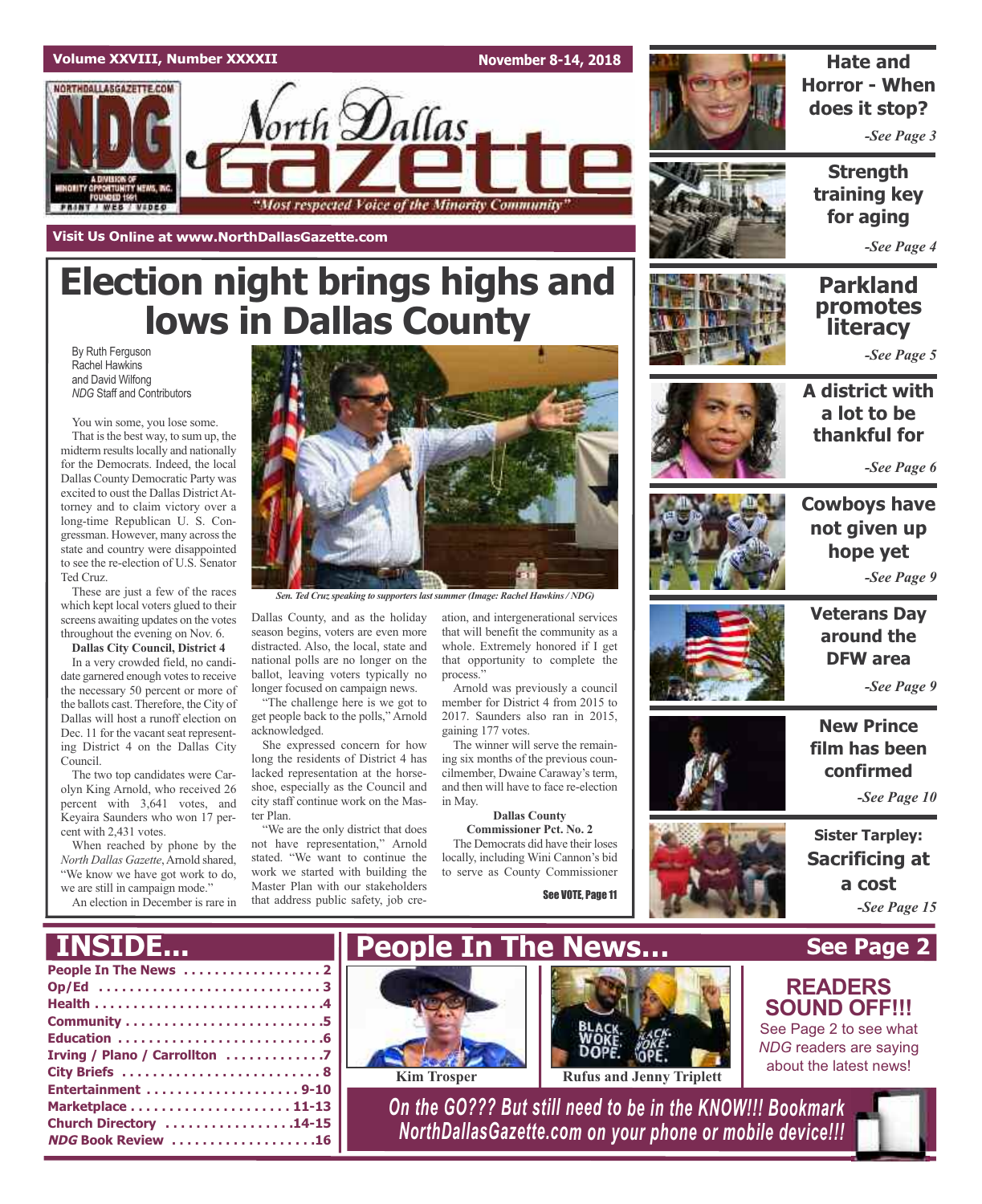#### **People in the News www.NorthDallasGazette.com**

### **Kim Trosper**

"Live. Love. You". That sums up the work of ultra-inspirational Women's Empowerment Coach Kim Trosper, founder, and CEO of Sassy Women Coaching. She helps women to free their "Inner Sassy Woman" and get their Sassy Mojo back… while keeping things fun and positive! Trosper recently announced she is offering 6 months of Unlimited Coaching that is absolutely transforming women's lives. The enthusiasm surrounding the 6-month Coaching Program is high and rising and women are getting results.

"I often get asked how I define a Sassy woman,"



commented the energetic Trosper. "A Sassy woman is a woman who knows what she wants, goes after what she wants and gets it by being her authentic self. A Sassy woman comes in all shapes, sizes, colors, and ages. She lives life on her terms. My six-month unlimited customized program leaves women 'knowing their worth plus tax' and killing any sense of doubt and remembering they were 'Born Worthy.'"

According to Trosper, the goal at Sassy Women Coaching is to inspire one million women globally to recognize their own stunning selfworth. This is done by learning how to bust through limiting beliefs that holds you stuck and not living the life you want.

Trosper continues, "I show women how to replace their inner critic with an inner supporter working from the inside out starting at

the foundation. Unfortunately, we as women are constantly and often subtly being told from a young age by society that we aren't good enough because of the color of our skin, the shape of our body, texture of our hair, that we are broken and need to be fixed. Those negative and untrue messages start from the outside and then we continue that negative dialogue on the inside with our inner critic that negative self-talk, I call 'Stinkin Thinkin' – which will steal your dreams, keep you from making the amount of money you deserve, steal your peace of mind, and keep you stuck in dead end unhealthy relationships etc.

It's been with us for many years and it's not a quick fix to eliminate."

"Through my personal experiences of high stress, broken heart, toxic relationships, negative self-talk 'Stinkin Thinkin,' limiting beliefs and not loving myself enough. I can and have helped 100's of women find their way back to knowing they are worthy and practicing self-love. I will help you get crystal clear on what you want and provide a roadmap on how to get there," Trosper says.

Trosper is certified by Les Brown as a Speaker, Coach and Trainer and holds a Bachelor's Degree in Human Services. She speaks for a

variety of demographics such as church's, substance abuse centers, and weight loss groups. She does Corporate Trainings on Leadership, Sales, Customer Service and Goals.

Her daily podcast "Sassy Woman Minute" where she shares a one minute daily tip on self-love, self-acceptance and loving yourself first can be found on iTunes, Alexa, Podbean and Google Play. She also offers her free book You Were Meant to F.L.Y. (First Love You) and Little Guide to Big Affirmations on her websites.

For more information, be sure to visit www.kimtrosper.com and www.sassywomancoaching.com.

## **Rufus and Jenny Triplett**

Atlanta, GA — An affirmation or words of positivity have been the daily go to for millions of people to get through the monotony of disappointments that weighs us down. From a stressful job, a road raging commute, a helicopter life or toxic relationship, affirmations are what we see daily on social media and are nothing new to making you feel better about life.

Jenny and Rufus Triplett, Ebony Magazine's Couple of the Year for 2012 and best-selling authors of Surviving Marriage in the 21st

Century, 13 Easy Tips That Can Help You Get to 20 Years and Beyond, and Jobs for Felons – From Inmates to Entrepreneurs, are one of the very few professional husband and wife teams who do just about everything together as a married couple. Having survived and recently celebrated 29 years of marriage being attached at the hip, their list of accomplishments are long as well as the testimonials of what they are doing to help save marriages and philanthropic projects for inmates, former inmates and their



families.

Jenny and Rufus have always kept it 100 percent real during their almost three decades of matrimony. They have survived military service, a head on collision, the death of a child, incarceration and much more. All of

these events has strengthened their marriage in surmountable ways. Their<br>trademarked Surviving trademarked Marriage movement is sparking much needed conversations and providing the tips needed to survive the foundation and institution of the family that it has always been. The his and her tshirts provide a way for those that believe and support the movement to wear and share with pride as couples. The Tripletts have been named an inspiring couple by numerous media outlets and featured as marriage tipsters in Ebony, Essence, Black Enterprise, Redbook and Ladies Home Journal magazines, just to name a few. They have also been spotlighted for love and parenting on TLC and Dr Phil. As heavily scheduled speakers, certified prison volunteers and activists, the Tripletts saw how they

> Criminal Defense **• DWI / Suspended License • WARRANTS Removed ¥ • 24 Hour Jail Release ¥**

could bring a positive vibe to the ills that are currently happening not just in the USA but globally. The popularity of the subject matter on topics such as marriage, but also diversity and inclusion, and the style in which they attack it has taken them around the world with speaking engagements and marriage workshops in London, Dubai, Cuba, and Bucharest, Romania and their marriage book has been translated into three other languages. Both marriage and job books are now known as "Playbooks" be-

See TRIPLETT, Page 5

Family Cases **• Divorce / Annulment • Child Support / Paternity • Custody Modification**

## **NDG Readers Sound Off...**

#### **Vistage Names Southern Regional Team**

Before Joining Vistage, please read about my experienceatwww.VistageChairVerdict.com

*-- Eran Salu*

#### **Frisco Library offering movies, TV books via** digital **service**

Unfortunately Frisco library is discontinuing Hoopla, how is our tax money being spent?

Hoopla provide books,movies, music free with the use of a library card.

While more cities join Hoopla Frisco library board decide to stop the service.

Luckily voting is tomorrow.

*-- Carla*

#### **Next-generation MOOCs tackle budget-cuts at state universities**

Really very useful information, thanks for sharing. -- Avinash

*On the first day of early voting, the North Dallas Gazette shared a photo from a Richardson polling location via Instagram*

trackeybuckett replied: "I want to like any post with John Turner being repped and/or funding for public schools, but I've never liked a photo displaying Session signs before...and I'm not sure I can bring myself to do so now."

#### *V i a T w i t t e r t o @NDGEditor*

Let's VOTE this HATE OUT VOTE BLUE @Texa s T r i b u n e @ T F L N @ R a n g e r s  $@S$  outh Padre Texas  $@C$  orpus Christi $H S$  $@$  C o r p u s C h r i s t i N C @HoustonTX @HoustonNoLimits @Houston-News1 @AP\_NorthDakota

@NDGEditor @northdakotan @georgiayds @ g e o r g i a n e w s t v @NashvilleTenn @Cal- $S$ unday  $@$ dailycal @NewYorker @GMA ---- Nancy Donohue @Pinkflwers1

Thanks to our friends at the North Dallas Gazette for helping us celebrate #SchoolBusSafetyWeek by sharing some of our top safety tips! ---- First Student @FirstStudentInc

**To share your opinion visit NorthDallasGazette.com**

**• Restraining Order • Occupational license, felonies • Protective Order • Protective Order • Name Change / Adoption • Misdeamenor/Felonies ¥ • Domestic Violence** \_\_\_\_\_\_\_\_\_\_\_\_ Easy Payment Plans Law Offices Of Vincent Ndu 7.63 *817-277-0196 (Metro)* 2730 N. Stemmons Frwy, Suite 409 • Dallas, TX 75207 **Not Ce rtified by the Te x a s Boa rd of Lega l Spe c ia l i za tion** ¥ If you qualify. \*Fees quoted above are minimum down payment needed to begin processing your case.

\$69\* DIVORCE

*For the 411 in the community, go to www.northdallasgazette.com*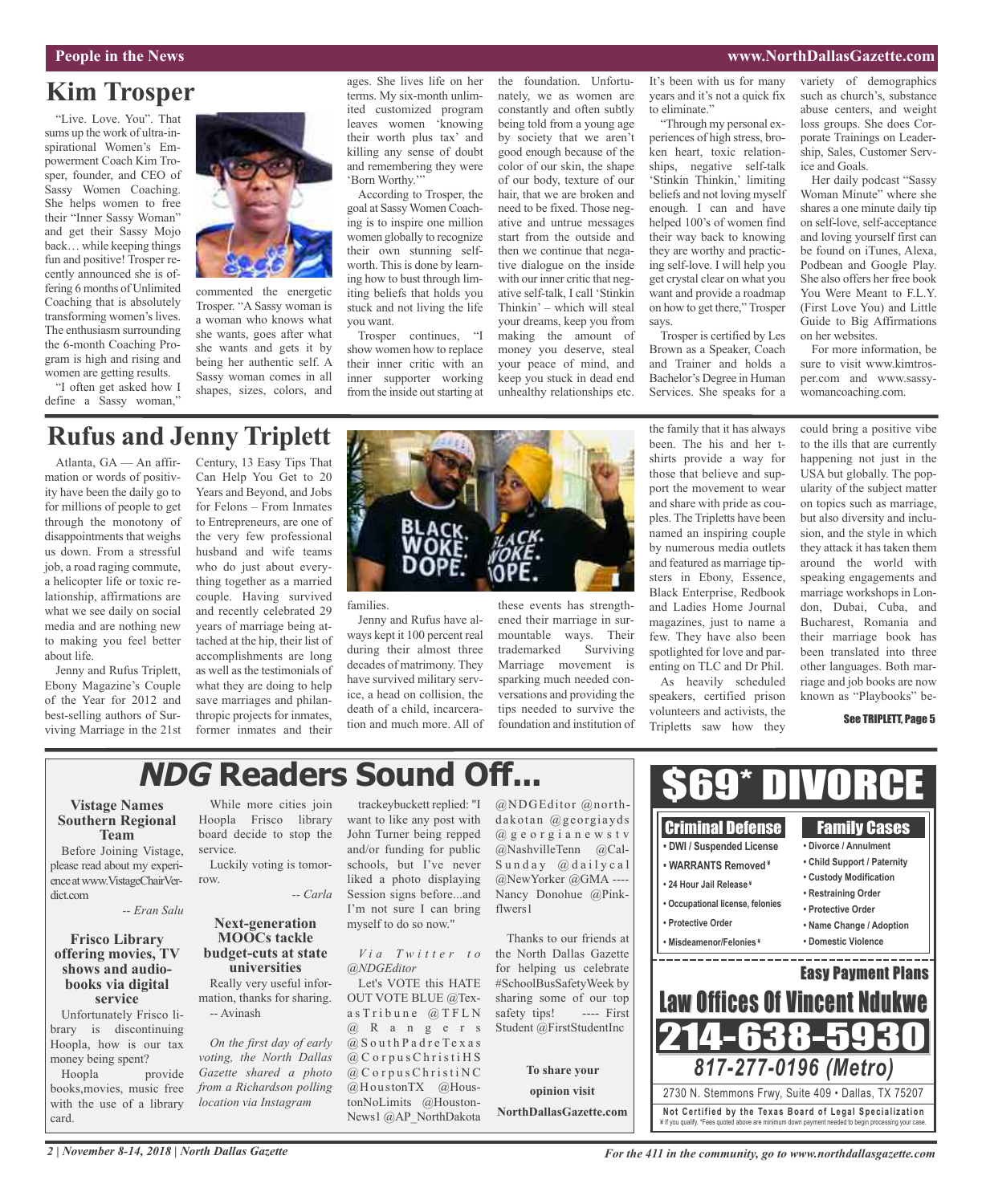#### **www.NorthDallasGazette.com Op-Ed**



Phone: 972-432-5219 - Fax: 972-509-9058

*"Do what you say you are going to do ... when you say you are going to do it."*

**Publisher's Office:** publisher@northdallasgazette.com

**Sales Department:** marketing@northdallasgazette.com 972-509-9049

**Editorial Department:** editor@northdallasgazette.com

#### **Online:**

www.NorthDallasGazette.com www.twitter.com/NDGEditor www.facebook.com/NorthDallasGazette www.pinterest.com/NDallasGazette www.instagram.com/NorthDallasGazette

### STAFF

**Chairman Emeritus** *Jim Bochum 1933 – 2009*

*NDG* **Senior Columnist** *Ed Gray* **Published By** *Minority Opportunity News, Inc.*

> **Columnist** *A.D. Jenkins*

**Contributing Writers** *Tiffany Gilbert Jackie Hardy Rachel Hawkins Angela Loston Jacquinette Murphy Dwain Price Terri Schlichenmeyer Nicole Scott David Wilfong*

**Religious/ Marketing Editor** *Shirley Demus Tarpley ("Sister Tarpley")*

**Web Master** *Todd Jones*

**Editor** *Ruth Ferguson*

**Community Marketing** *Nadina Davis*

**Account Executive** *LaRoyce Jones*

**Production** *David Wilfong*





*Gazette is a wholly owned subsidairy of Minority Opportunity News, Inc.*

## **Hate and Horror — When Does It Stop?**

By Julianne Malveaux NNPAContributor

As strange as it seems, I now view the Bush years with nostalgia. Both Big Bush (POTUS 41) and his son Shrub (POTUS 43) incurred the ire of Democrats, with Shrubs Supreme Courtcomplicit theft of the 2000 election prompting anger and protests. Both Bushes, perhaps because of their love of country, comported themselves as gentlemen despite the protests. In the face of Democratic anger, they exuded civility. And why not? Each won his election, each loved the country, neither had to be mean or hateful to Democrats, people of color, immigrants, Jewish people, the GBLTQ community or anyone else. While they did not budge on their ideology, neither painted their political opponents as enemies. Fast forward. Now we

have a President who lost the popular vote by 3 million. He bullied his way into the Republican nomination, doing the kind of name-calling that we'd put a 5-year-old on a timeout for. And he has blustered his way into the Presidency with the same invec-

By Congresswoman Eddie Bernice Johnson

The midterm elections are now over and unprecedented numbers of people in Texas and throughout the country cast their ballots for candidates of their choice.

We are still faced with local and national political climates in which some elected officials practice voter suppression without shame or reservation. Their methods are simply little more than modern-day poll taxes.

Some state legislators utilize gerrymandering when creating congressional districts. There seems to be an attitude, held by some with

tive, hate, anger, and crowdpleasing tirades that marked his campaign. Even when he attempts to be decent, which means merely reading from the teleprompter language someone else has drafted, he hasto stop, mid-comment, to pat himself on the back and remind us that he is "being good." Really!A70-year-old man trumpets that he is "being good" and he expects applause.

The tragedy of Trump is that his Republican allies have not condemned his nonsense because they see political gains in his "leadership." Motivated by 45, Cesar Sayoc has "allegedly" mailed at least 15 pipe bombs to Democratic political figures that Trump has criticized. Instead of doing the decent thing (like calling his predecessors, Presidents Obama, and Clinton to pledge to use federal resources to get to the bottom of this madness), he spent time speculating that perhaps this was a Democratic set-up.

During the same week that Sayoc was arrested, on October 24, a white man, Gregory Bush, 51, tried to break his way into First Baptist Church, a Black church in Jeffersontown, Kentucky, a suburb of Louisville. When he failed to gain entry to the church, he went to a nearby Kroger and shot a Black woman Vicki Jones, 67, in the store. Then he shot Maurice Stellard, 69, in the parking lot, in front of his 12 year-old grandson. A white man had the possibility of shooting him to stop him, but when Bush assured the white man that "white people don't shoot white people," he let him go. Thankfully, law enforcement officers caught him, but it took them four days to declare his crimes a hate crime. Why?

The end of a week when hate prevailed was the occasion of the worst crime of that week. Robert Gregory Bowers, 46, entered the Tree of Life Synagogue in Pittsburgh and massacred 11 people. The oldest was a Holocaust survivor in her 90s, the youngest, a pair of disabled brothers in their 50s. Bowers has now pleaded not guilty to 44 counts of murder, attempted murder and hate crimes. Our hateful President, despite community pleading, insisted on visiting Pittsburg for a photo op (he says to pay his respects).

#### It is futile to think that a man who uses hateful rhetoric as his stock in trade will back down, even as it is clear that the rhetoric is working. It is pointless to think that Republicans will call him to task because they are gaining too much from his hate. It is fruitless to think that some of the Republican white men in power – Senator Mitch Mc-Connell, House Speaker Paul Ryan, Senator Lindsey Graham, and others – will talk to white men like Gregory Bush, Robert Gregory Bowers, and Cesar Sayoc – to explain why their actions are unacceptable. The new reality is that we have an unchecked leader who spews hate and his loyal army follows with hateful actions whether it is assaulting people who come to his rallies, chanting ugliness, or sending bombs and killing people.

The week of October 22 may have been one of the saddest weeks in our nation's recent history. Hate is hate is hate is hate, and we have to resist it all! Republicans of conscience, where are you.

*Julianne Malveaux is an author and economist, for more info visit www.juliannemalveaux.com*

## **The fight has just begun**

wealth and power, that is tainted by a distrust and contempt for those they consider the "other," people who do not look like them, who do not dine with them, whose first language is not the one that they speak and whose faith is different from the one that they profess.

At the root of President Trump's desire to end birthright citizenship is distaste for those that are different, and a fundamental misunderstanding of the 14th Amendment to the United States Constitution.

If that were not enough, the Secretary of Commerce, Wilbur Ross, wants census forms, and those who actually interview residents, to

**NDG endorsement for the**

**runoff election in**

**Dallas City Council, Place 4**

ask whether or not respondents are citizens of the United States.

When challenged on the origin of the proposed question, Ross said that its inclusion was requested by the Justice Department. When asked about Ross'statement, a Justice Department spokesperson contradicted the secretary.

The question of whether or notsuch a question should be included is currently being litigated in federal court and is being watch very closely by me and other advocates of equitable voting rights.

Those who advocate including the question are aware that it would have harmful effects on minority participation in the Census. These people are fearful that the government will use the information to harass them and their relatives and many believe it will be less stressful if they do not participate in the 2020 county.

I urge everyone to participate in the Census! Its numbers determine how federal funds are allocated, and how congressional districts are drawn.

This proposal of Secretary Ross is simply another way of retarding social and economic progress and full equality. Hopefully, the courts will see it for exactly what it is, another effort to suppress voting, and to cling to power.

**Dallas City Council District 4 Carolyn King Arnold**

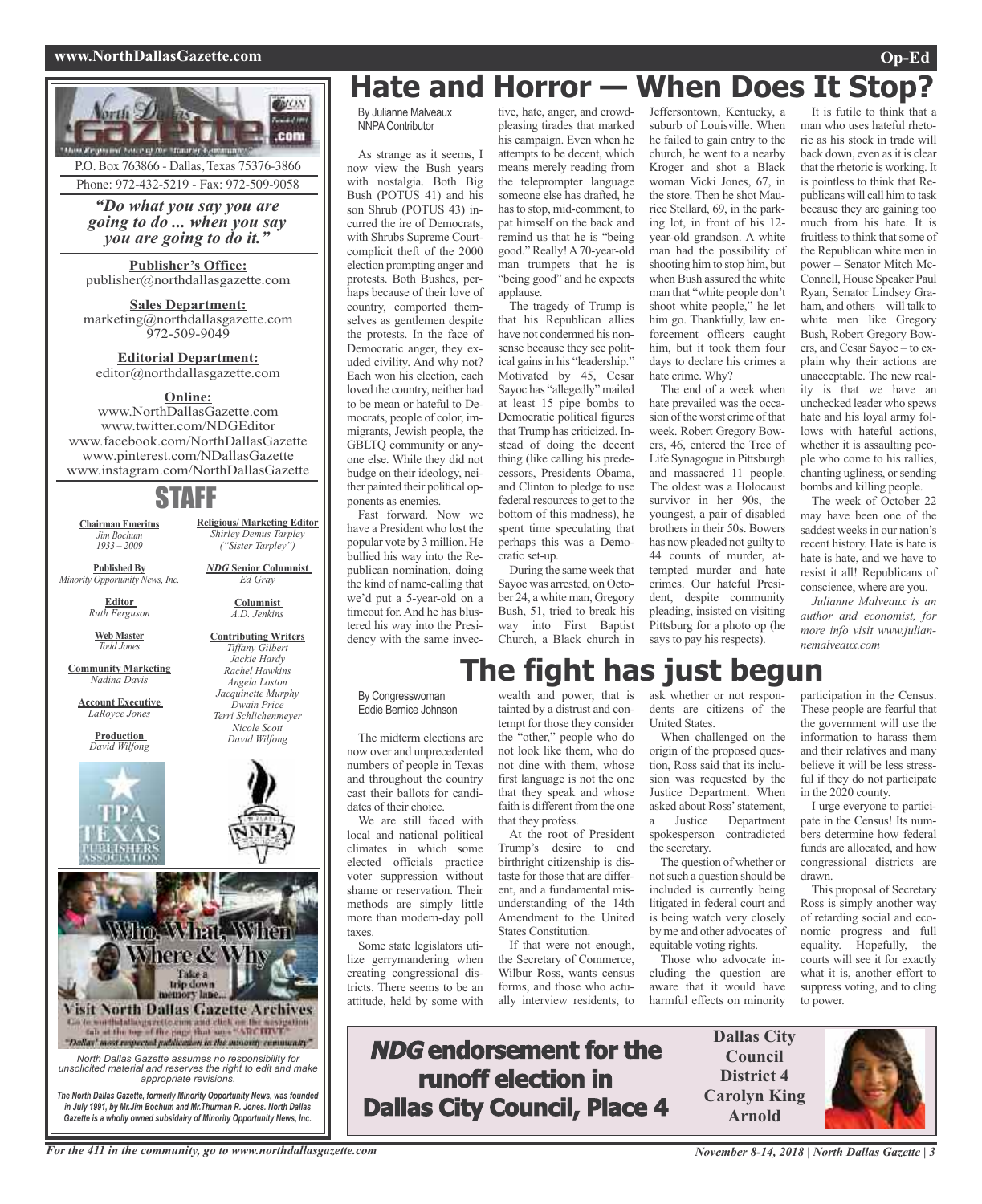#### **Health www.NorthDallasGazette.com**

## **Strength training critical for active, independent aging, says Irving PT**

To the 43 million Americans who have low bone density, putting them at high risk of osteoporosis, Irving physical therapist Ted Kern has an important message: exercise is good medicine. But not just any exercise – weight-bearing, muscle-strengthening exercise.

"As people get older, bone density certainly becomes an issue for many people, which can lead to unexpected falls, broken bones and even the onset of osteoporosis," said Kern, clinic manager of Las Colinas Physical Therapy in Irving. "But studies have proven that doing regular, weight-bearing exercise like jogging, walking, aerobics, dancing and resistance training can actually strengthen your bones. It's a true 'use it or lose it'scenario."

And while this benefit of strength training for older adults is a powerful one, it's simply just one in a list of proven reasons why seniors



should make strength training a part of their lifestyles and fitness regimens.

While a reduction in strength is often considered an inevitable part of getting older, Kern says that people of all ages should feel empowered to take charge of their overall health (including strength training) as they age. Along with diet and regular check-ups with both a physician and a physical therapist, an exercise regimen that includes elements of strength and resistance training can help slow some of the effects of aging – this, while also allowing one to maintain a high quality of life through activity and independence.

According to Kern, the many proven benefits of weight-bearing and resistance exercise include:

**Rebuilding Muscle:** People do lose muscle mass as they age, but much of this can be slowed and even reversed through strength and resistance exercise.And of course,

#### a stronger body has a direct impact on issues related to balance, fall prevention and independence.

**Reducing Fat:** We also tend to more easily put on weight as we get older. Studies show, however, that while older adults gain muscle mass through strength training, they also experience a reduction in body fat.

**Reducing Blood Pressure:** Studies have also shown that strength training is a great (and natural) way to reduce one's blood pressure, even for those who "can't tolerate or don't respond well to standard medications.'

AWA

**Improving Cholesterol Levels:** Strength training can actual help improve the level of HDL ("good") cholesterol in the body by up to 21 percent, while also helping to reduce to levels of LDL ("bad") cholesterol.

**Strengthening Mental Health:** This goes with all exercise, including strength training. Maintaining a high level of fitness can combat anxiety, depression, issues with stress, etc. Exercise is also great for memory!

"Whether walking, jogging, hiking, dancing, etc., we recommend 30 minutes of weight-bearing activity

every day," Kern said. "It's also necessary to set aside another two to three days of strength and resistance training each week, which can include free weights, weight machines, Pilates, yoga, and so on."

Kern adds that for the sake of both health and safety, a thorough strength, movement and balance assessment should precede any new exercise regimen, especially for older adults – assessments that physical therapists like those on the Las Colinas Physical Therapy team are uniquely qualified to perform.

### **Curbing health care costs before and after Open Enrollment**

By Scott Flannery

Technology continues to reshape how people navigate the health system, putting access to information at our fingertips and creating a more seamless and interactive experience. At the same time, these advances may help people become savvier users of health care, helping simplify and personalize their journey toward health.

The revolution can be important to remember during open-enrollment season, which occurs during the fall, when people select or switch their health benefits for 2019. For people with employer-provided coverage, open enrollment usually occurs during a two-week period between September and December; for people enrolled in Medicare, enrollment runs from Oct. 15 to Dec. 7; and individual state exchanges from Nov. 1 to Dec. 15.

With that in mind, here are tips people should consider to use technology and online

resources to help make more ment and year-round: informed healthcare decisions during open enroll-

See COSTS, Page 12



# **PLAN YOUR HOLIDAY TRAVEL**

### **AT DART.ORG/Airports**

Flying from Love Field? **LOVE LINK from** Inwood/Love Field Station



let's go.

**Flying from DFW Airport? ORANGE LINE to DFW Airport Station** 

YOUR HOLIDAY DESTINATION IS DARTable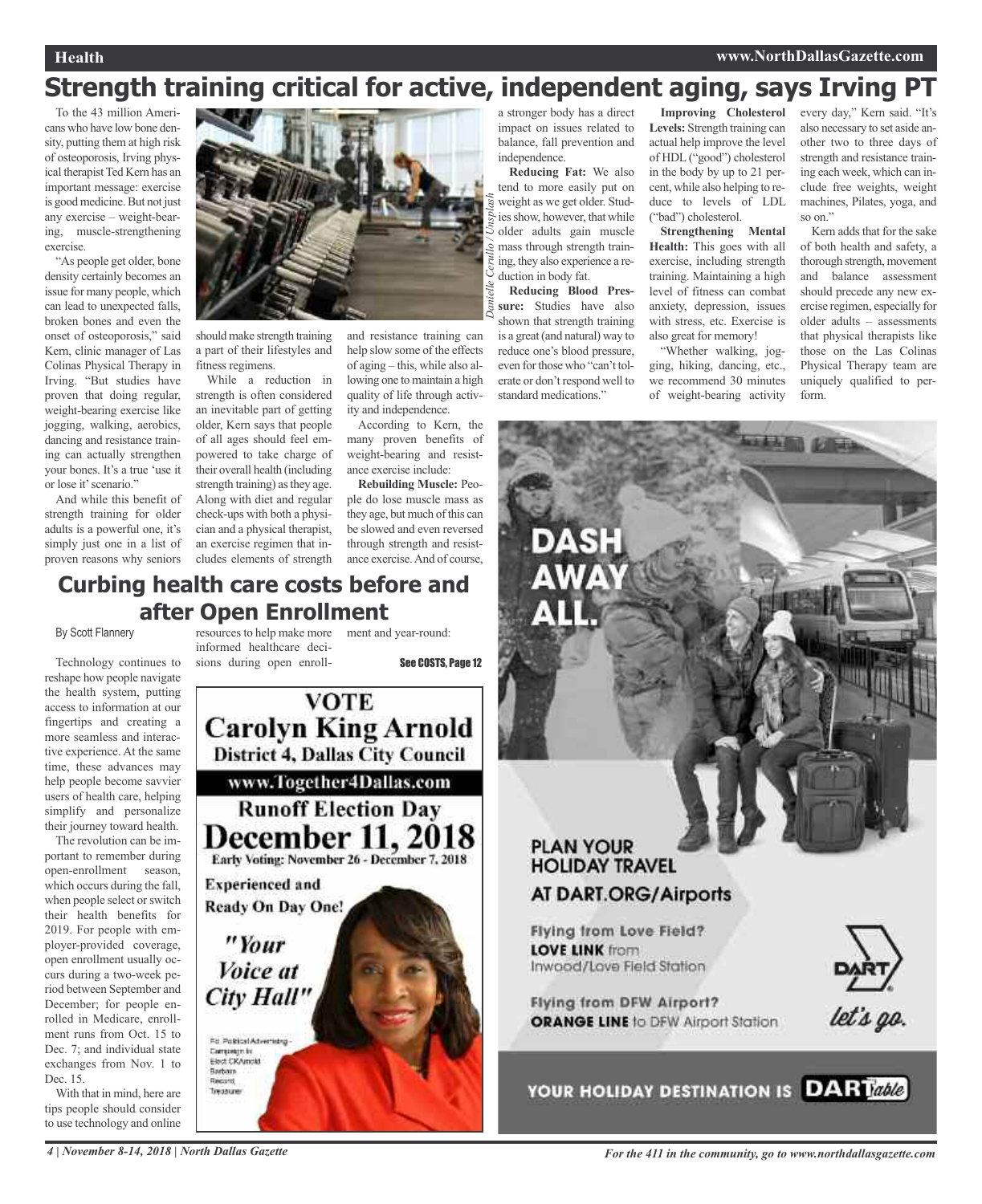## **Lace Up Your Sneakers for a weekend with BMW Dallas Marathon**

The 2018 BMW Dallas Marathon Weekend is now offering four new races just for kids and encourages families to stay active by taking part in these family-friendly activities. Children ages 12 and under are welcome to participate in the new shorter clude: 100m, 400m, 800m, or 1-mile races. The events are scheduled for Dec. 8-9.

"The addition of kid's races to the 2018 BMW Dallas Marathon Weekend is something that has been in the works for some time and

distance options, which in-is very special to us," said Paul Lambert, President of the Dallas Marathon. "This year's race weekend will be a destination for athletes and families of all fitness levels, and we're excited to watch the community come out to teach children that staying

active can be fun." Registration for the kid's

events is now open and participants are encouraged to register early to ensure availability.Aone-time \$10 registration fee grants children access to one of the four event options and includes a t-shirt and participation medal. Parents or guardians are welcome to participate with their children, free of charge.

The BMW Dallas Marathon Weekend directly benefits Texas Scottish Rite Hospital for Children. The Dallas Marathon has donated more than \$4 million to the hospital since naming Scottish Rite as its primary beneficiary in 1997.

For more information, registration updates and event details, please visit www.bmwdallasmarathon.c om.

## **Parkland promotes literacy through Reach Out and Read program**

Most children don't expect to leave the doctor's office with a special gift. But pediatric patients of Parkland Health & Hospital System look forward to their next check-up because they know they'll be rewarded with a new book they can take home to read with their parent. In an effort to increase literacy among its patient population, young and old, Parkland participates in the national literacy program Reach Out and Read.

The program was founded in 1999 and implemented the same year at Parkland's Community Oriented Primary Care health centers(COPCs) throughout Dallas County, encouraging countless children to develop their language skills, learn and grow through reading. In just the past 18 months, more than 12,300



books have been distributed to young Parkland patients. The books are provided through donations from Reach Out and Read Texas, Half Price Books, the Parkland Foundation and other donors.

"The program is aimed at families whose first language is not English. The goal is to encourage parents to read to their children

while they learn to speak English, too. It's a way to kick start the learning process at home," said James Perez, Administrator, Operations, COPC and Parkland's Reach Out and Read coordinator.

Dallas County is home to more than 2.6 million residents and an estimated 42 percent of them speak a language other than English at

### **TRIPLETT,** continued from Page <sup>2</sup>

cause they outline strategies that can be referred back to time and time again to help get back on track.

The Tripletts are co-hosts of the podcast, Prisonworld Radio Hour and cohosts of the TV show, Lifestyles with Rufus & Jenny. They use both of these platforms to discuss and educate on the issues that can imprison the thinking of thriving relationships and also to keep their thousands of global watchers and listeners abreast of injustices and the need to be active in social justice. The trademarked Black.Woke.Dope. t-shirts, and now hoodies, were launched after the Tripletts started seeing a number of news articles about Black children being bullied because of how they looked. "We have an obligation to encourage and protect our youth. They are our future. We have to let them know how worthy they are and that they can be themselves," says Jenny. "We're actually quite surprised that we have had youth as young as nine years old purchase the shirts. We had to add extra smalls to the inventory. Teenagers love them as well," says Rufus.

Jenny and Rufus are media personalities for marriage and social justice and have appeared in print, radio and TV for contributing commentaries and advice on SiriusXM, Huffington Post, CNN, ABC, FOX, CBS, Virginia this Morning, MSN.com and the Los Angeles Times. Their powerful and inspiring Ted Talk, The Power of No, is receiving rave reviews. It travels the journey of rejection and how continuing to pivot, in spite of, can lead to success. They are the first African-American Muslim couple to do a talk.

For more information about the Tripletts and their Amazon best-selling Surviving Marriage book series, log onto www.rufusandjennytriplett.com or you can find them on Facebook, Twitter or Instagram @rufusandjenny. They can also be reached at 678-389- 2646 or info@rufusandjennytriplett.com.

For more information about and how to order and support the affirmation apparel, visit

www.blackwokedope.co m and you can also follow on Instagram @blackwokedope. Partial proceeds are channeled towards helping returning citizens from incarceration.

home, according to 2017 estimates from the U.S. Census Bureau.

Through the Reach Out and Read program, a new, age-appropriate book is provided to every child age 6 months to 5 years after each visit to one of Parkland's COPCs for a routine physical checkup. Books are offered in English, Spanish and bilingual formats. As part of the program, doctors and nurses offer guidance to parents about the importance of reading aloud with their children every day.

"It's a great program that encourages parents to read to their kids to prepare them for school," said Raul Rodriguez, MD, lead pediatrician at Parkland's Garland Health Center. "Along with the books, we explain to parents why literacy in the home is vital."

During preschool years, children served by Reach Out and Read score three to six months ahead of their

non-Reach Out and Read peers on vocabulary tests, research shows.

According to Dr. Rodriguez, families enjoy the reading material. Luis Flores, 37, and son Ricardo, 2, of Mesquite agree. "We love the program. Dr. Rodriguez gave my son his first book," Flores said. "Even though he is just two, my son knows the colors and is starting to count. He loves the books."

See PARKLAND, Page 12

## LET US HEAR FROM YOU! **Send stories and suggestions to editor@northdallasgazette.com**



*November 8-14, 2018 | North Dallas Gazette | 5*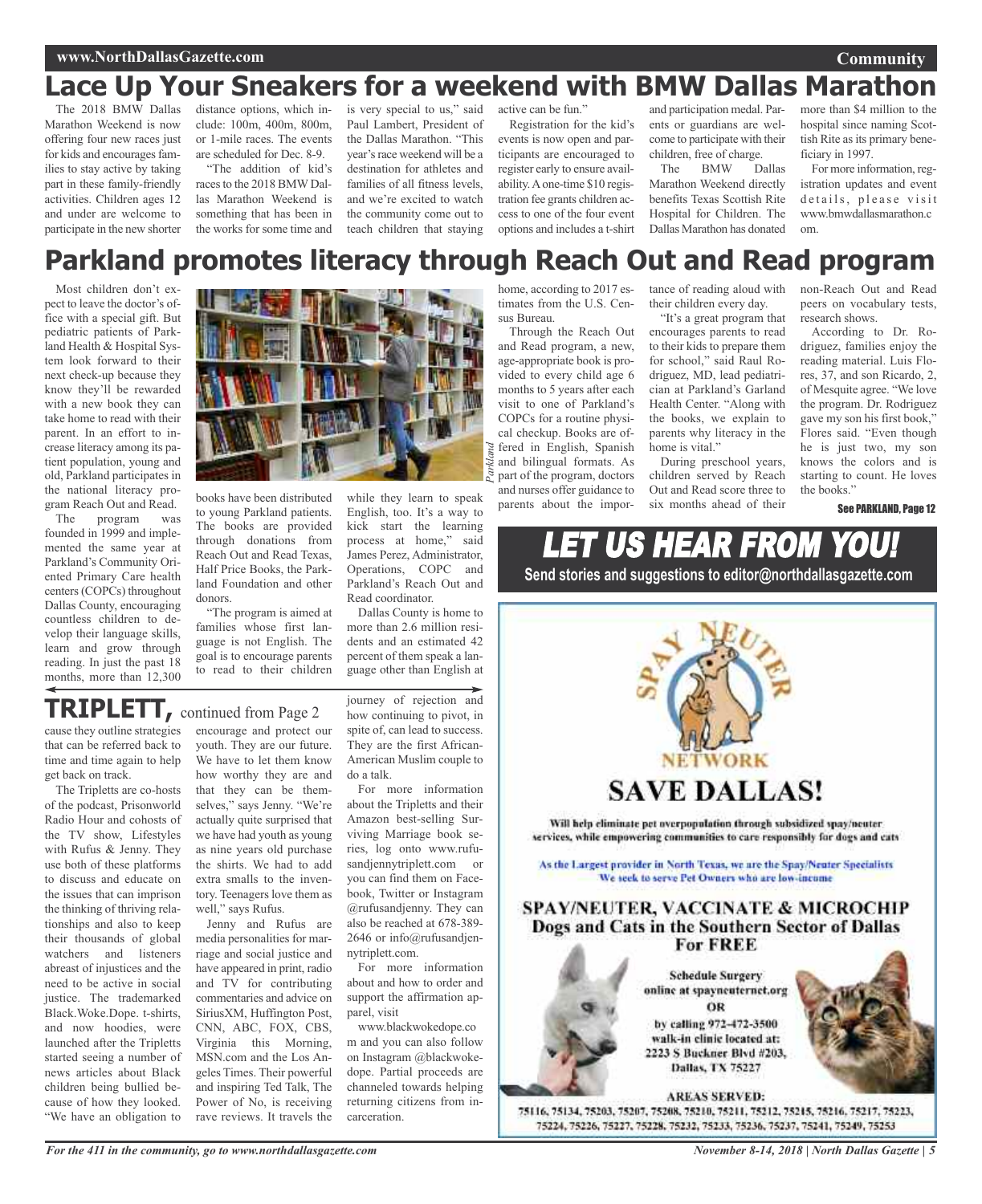# **A District with a Lot to be Thankful For**



November marks a time of thankfulness for the good that surrounds us. And when I consider the excellence demonstrated by students, teachers and administrators in District 6, I am filled with points of pride and reasons to be thankful.

Each year I look forward to the MLK Oratory Competition that encourages writing and oratory skills among

our elementary students. This year I'm cheering on the District 6 students who have entered the competition. So, I commend the following students for their courage and preparation to compete:

• Layla James - Rondald McNair Elementary School

• Jeremiah Wilson - T. L. Marsalis Elementary School • Ayleen Morales -

Thomas L. Tolbert Elementary School

Not only am I thankful for the communication skills that our students are developing, but also for the diligent efforts of their parents

prepare.

And speaking of teachers, I am beyond thankful for the dedicated teachers in District 6. They are the facilitators of growth and learning in our classrooms each day. Kudos to the Campus Teachers of the Year:

• Rickey L. Long - David W. Carter High School

• Traci Moton - Kathlyn Joy Gilliam Collegiate Academy

• Kimberly Williams - John Leslie Patton, Jr. Academic Center

• Tracey Giardina - Justin F. Kimball High School

and teachers to help them Hawley Atwell Law Acad-• Thomas Flagg - William

emy • Kemeshia Jeffery - T. W. Browne Middle School

• Marcus Barrientos - Zan Wesley Holmes, Jr. Middle School

• Tamara Thomas - D.A. Hulcy STEAM Middle School

• Shastan Liddell - Boude Storey Middle School • Akilah Smith - Birdie

Alexander Elementary

• Fabiola Reynaga - Bar-

bara Jordan Elementary • Chantrelle Lovett -

Umphrey Lee Elementary • Mishawndria Freeman - Thomas L. Marsalis Elementary

• Daniza Scott - Ronald E. McNair Elementary

• Carlos Diaz-Garica - Maria Moreno Elementary

• Sara Cruz - Clinton P.

Russell Elementary • Robert Brodner - Leslie

A. Stemmons Elementary

• Tamra Smith - T. G. Terry Elementary

• Shreese Phillips- Robert L. Thornton Elementary

• Eboni Walker-Byrd

Thomas Tolbert Elementary

• Shannon Thornton -

Adelle Turner Elementary

• Stacy Bailey-Lard -

Mark Twain Leadership Vanguard

• Delaina Jackson - Daniel Webster Elementary

• Pilar Mendoza - Martin Weiss Elementary

#### **Thankful for Opportunities**

Finally, I'm thankful for the opportunities that are made available to students in District 6 and districtwide. The application window to Dallas ISD specialty schools like magnets, Montessori programs, collegiate academies and more is now open through January 31. Learn more and apply today at dallasisd.org/yourchoices.

## **Thousands attend Discover Dallas ISD school shopping experience**

More than 1,300 families—and about 4,000 total people—took a big step toward finding their dream school at the Discover Dallas ISD school shopping experience held Nov. 3 in Downtown Dallas.

Discover Dallas ISD featured representatives from 60 district schools that offer specialty programs such as

magnets, Montessori, sin-a young child who will atgle-gender and collegiate academies. The district designed the user-friendly, customer-service rich experience with parents in mind.

"I appreciate how Discover puts all these different schools with outstanding programs conveniently under one roof," said Rachel Castillo, a mother of tend first-grade next year. "This is a very worthwhile way to spend a Saturday morning.'

For the first time, Discover provided an opportunity for parents to complete and submit applications for their child onsite. Parents completed more than 700 applications at the event.



## **Sleep Cycle Survey: Teens and parents agree school is exhausting**

GOTHENBURG, Sweden — New survey data released from Sleep Cycle, the best-selling alarm clock application, reveals how school schedules affect the quality and quantity of sleep for kids and teens.

The survey of more than 1,000 U.S. adults and teens conducted by Propeller Research on behalf of Sleep Cycle in September 2018 found that schoolwork keeps kids and teens up too late, early school start times have them falling asleep in class, and even teens are on board with nap time.

#### **Americans Kids Aren't Getting Enough Sleep**

The majority of parents (70 percent) agree that their children need a minimum of 8-9 hours of sleep to be well-rested, but nearly half (46 percent) report that their children get 7 hours or less.



Additionally, while more than three-quarters (77 percent) of American parents got naps when they were children in kindergarten, 4 in 10 say their child did not.

This makes for some cranky kids. When they don't get enough sleep, parents report that their children:

• Are moody — 64 percent

#### • Are grumpy and disagreeable — 61 percent

• Get into more trouble at

school — 28 percent *Hutomo Abrianto / Unsplash*

• Make worse life choices — 20 percent

Homework doesn't help: The vast majority (88 percent) of teens say they must stay up late to finish school projects — 59 percent on a weekly or daily basis.

#### **Late to Bed and Early to Rise**

School start times also have more than a little to do with it: More than half (52 percent) of American parents and 61 percent of

• 55 percent of teens feel their school work suffers because of the early start time • 59 percent say that early school start times inhibit them from being productive later in the day

starts too early.

• 70 percent feel they would have more productive school days if school started later — 64 percent of parents agree

About a quarter of teens (27 percent) say they begin to feel alert after 9 a.m., but the majority (39 percent) don't start feeling alert until after 10 a.m.

Another 10 percent say they don't ever feel alert in class.

According to the National Sleep Foundation, "when schools shift their schedules, teens benefit. For example, seven high schools in Min-

American teens think school neapolis moved their start times from 7:25 a.m. to 8:30 a.m. and tested the outcomes for their students. As a result of the change, the teens got five or more extra hours of sleep per week, and attendance and enrollment rates went up, as did alertness. Meanwhile, studentreported depression went down."

#### **Are Naps the Answer?**

Almost half (46 percent) of parents feel the school day is also too long. Teens agree:

• 87 percent have had difficulty staying awake during class because they are tired • More than two-thirds (69 percent) have actually fallen asleep

• 56 percent report feeling worn out at the end of each school day

• All but 3 percent say they come home tired at least one day a week

More than three-quarters (76 percent) of parents feel their child would benefit from a designated nap or rest time at school — teens included. The vast majority (78 percent) of teens agree that they would benefit from a nap or rest in the course of the school day.

"American students are burning the candle at both ends — staying up late to do homework and waking up early to be back in class. It's a vicious cycle," said Carl Johan Hederoth, CEO of Sleep Cycle. "Parents can help by trying to establish a regular bedtime and by using Sleep Cycle to wake kids in their lightest phase of sleep so they can start each day feeling refreshed even for those early classes."

• Kimberly McClendon - Jimmie Tyler Brashear Elementary • Byron Punch - John W. Carpenter Elementary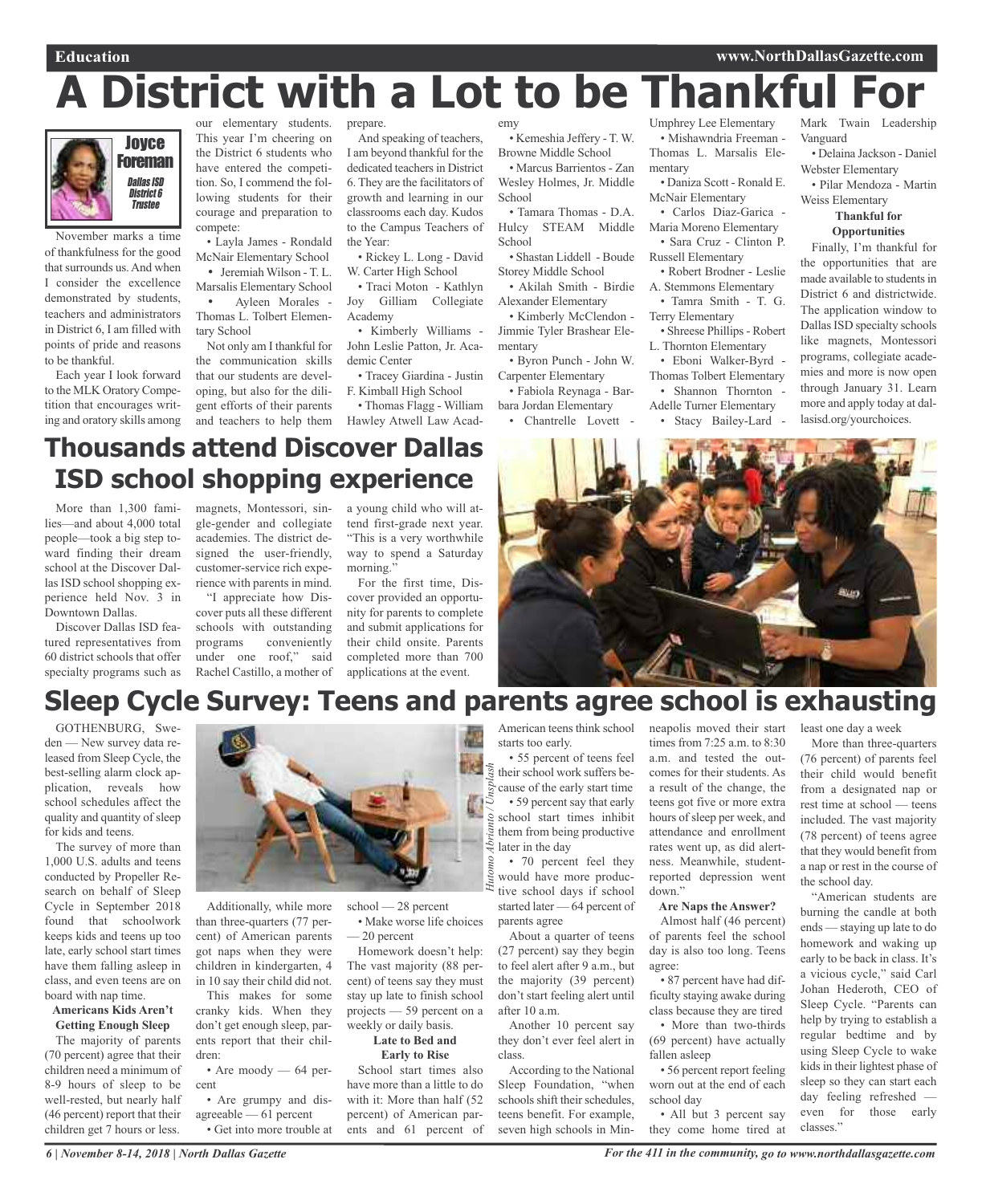### **Plano residents invited to participate in Texas Recycles Day on Saturday**

Plano is offering a solution for residents with gently used items they are looking to donate or papers that need shredding. Texas Recycles Day is Saturday, Nov. 10 and it is a chance to get rid of old electronics just collecting dust in the closet. Bring your used items to this collection event at Chase Oaks Church from 9 a.m. - noon.The items will be collected and redistributed to those in need, without ever

having to leave your car. Organizers say this event is not just about clearing out your closet, but about the pos-

itive impacts reuse and recycling can have on the people

around you.

In just three hours at last year's event, the Plano community donated 65,424 pounds of items to be reused and recycled. As a result, 118 young women went to prom in dresses donated. Enough

yarn was gathered to create 800 knit hats for chemotherapy patients.

The coats provided kept 183 homeless people warmer during the winter. Transportation became easier for children and adults in need thanks to the 103 used bicycles refurbished by volunteers. Plano residents can stay cooler and breathe easier thanks to the 170 trees saved from the paper shredding.

## **Carrollton offers free cooking oil disposal for residents**

The City of Carrollton will hold a Cease the Grease event for residents to properly dispose of cooking oil, meat fats, lard, shortening, and grease often left over from large holiday meals.

Stop by the City of Carrollton Central Service Center (2711 Nimitz Lane) from 8 a.m. to 6 p.m. on Monday, November 26 or Tuesday, November 27 to properly dispose of grease and cooking oil for free.

Often times, plumbing

pouring oils and food scraps down household drains.

Pipe blockage can be prevented by scraping the excess from plates, pots, pans, utensils, and grills into a can or the trash. The garbage disposal is no place for grease. Proper disposal of grease will keep it out of the sewer system and prevent damage to sewage and drain pipes as well as the environment.

problems can result from ventative measures, there If everyone takes prewill be less plumbing issues in homes and no sewage overflows into parks, yards, or streets.

This is the 11th year Carrollton has coordinated Cease the Grease and the first year to be sponsored by Metro Grease Service.

For details on the event, contact Carrollton Water Utilities at 972- 466-3425. Visit cityofcarrollton.com/FatFreeSewers for more information as well as educational activities for the kids.

## **Looking for help...**



*For your convenience, the City of Carrollton now offers the opportunity to support Carrollton Animal Services by making online donations. Visit cityofcarrollton.com/ASdonations to donate a fixed amount of \$5,* \$10, \$25, \$50, or \$100, or express your generosity with an amount of your choosing. You can also stop by *the Carrollton Animal Services & Adoption Center (2247 Sandy Lake Road) with a donation of \$10 or* more and receive a free tumbler. All money donated to Animal Services goes directly to helping the animals *in Carrollton's care. For more information about both cash and material donations to Carrollton Animal Services, visit cityofcarrollton.com/ASdonations. (Photo: Pixabay)*



Y0073 WCM IS881E FINALS M CMS Accepted 08272018

NA9WCA#1Y22636E 0000 o WelCare 2018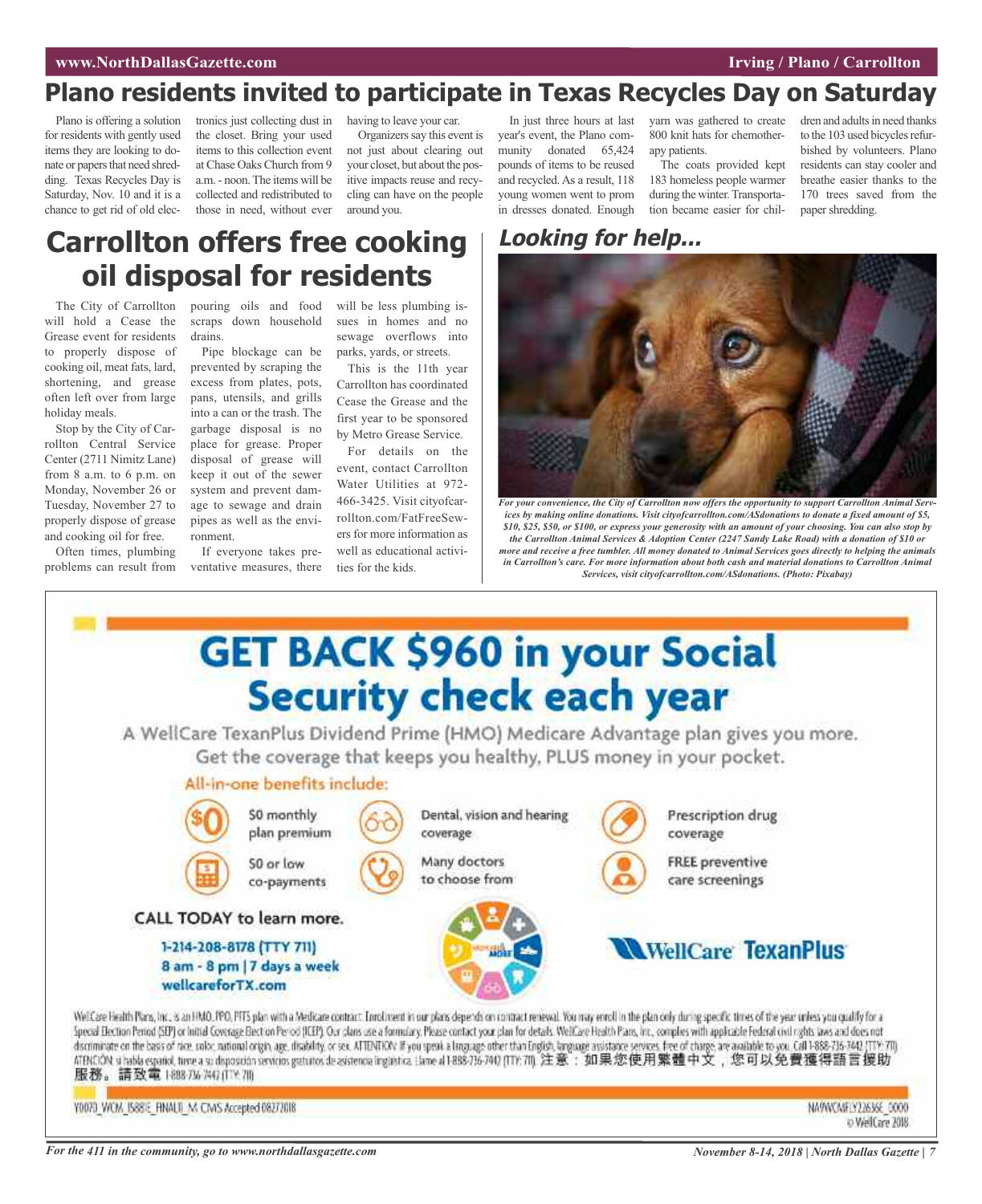#### **City Briefs**

#### **Arlington**

The **Veterans Day Salute** will be held on Nov. 13 starting at 1 p.m. at Metro Center at theArlington Fielder Baptist Church, in Arlington. This event will feature performances by Newman students and words from their leadership and special speaker. Join our staff and students as they honor military veterans from their community for their selfless service and noble sacrifice. Stay to enjoy our favorite patriotic anthems, such as "O I Love America" and "Standing Up for Freedom." Stand with Newman's Civil Air Patrol Company as they present the soul-stirring colors, then pledge your personal allegiance to the flag and the beloved nation it represents. Stay to enjoy a reception and encouraging conversation after the Salute. For any questions contact (682) 207-5175.

#### **Carrollton**

The City of Carrollton's Neighborhood Partnership Office is now accepting

nominations through Friday, Dec. 28 for the **Volunteer of the YearAward**, the Neighborhood leadership Award, and the Outstanding Community OrganizationAward. Additionally, the City's Parks & Recreation Department is accepting nominations for the Jimmy Porter Award. All four awards will be presented at the 12th Annual Citizens' Evening in February. For more information on the Carrollton Volunteer Awards or to make a nomination, visit cityofcarrollton.com/volunteerawards. To learn more about the City's many volunteer opportunities, visit cityofcarrollton.com/volunteer.

#### **Dallas**

Union Gospel Mission Dallas (UGM Dallas) announced the kick off of their annual **Coat Drive** to run until Nov. 21. UGM Dallas will collect new or gently used men's, women's and children's coats, gloves, scarves, and hats at Calvert

Monday through Friday 11 a.m. - 2 p.m. and 4 p.m. - 6 p.m.

"Winter is hard for the homeless. Our annual Coat Drive allows us to gather and distribute necessary items to help alleviate the cold and provide warmth for those who so desperately need it," stated Bruce Butler, CEO of Union Gospel Mission Dallas. "We want to thank the community who so generously donates to help those less fortunate. Last year, we had a precious woman who knit around 75 hats we were able to hand out"

The **2018 Etsy Dallas Jingle Bash** will be held on Nov. 10 from 10:30 a.m. to 5 p.m. at Fashion Industry Gallery (F.I.G.), in Dallas. Etsy Dallas' Jingle Bash, a premier handmade shopping event and party, will showcase the very best in local handmade apparel, bags, jewelry, home décor, accessories, art, pottery and more.



far gather at the Jingle Bash for one-of-a-kind one-stop shopping. Admission is FREE and kids and strollers are welcome! Get there early if you want to be one of the first 50 shoppers to snag one of our coveted Bash Bags filled with swag from our talented vendors!

#### **Garland**

The **Urban Flea** will be held on Nov. 10, from 9 a.m. to 4 p.m. at 509 W. State St., in Garland. The Urban Flea is Garland's Downtown market of stylish vintage finds and re-purposed goods. Dozens of vendors showcase unique antiques, handmade items and simply pretty things. Live music completes this experience in a Historic district surrounded by "Mom & Pop" shops and restaurants. A percentage of the proceeds from the event go towards Church

@ the Square local mission. http://squarechurch.net/. For more information contact 972-272-2400.

#### **Highland Village**

The **Tri-Town Amazing Race** will take place on Nov. 10 starting at 9 a.m. at Doubletree Ranch Park, In Highland Village. Check in begins at 8 a.m. Be prepared to get a little dirty and wet as you complete challenges at 10 pit-stops throughout Flower Mound, Highland Village, and Lewisville. Each pit-stop will provide physical and mental challenges to encourage team bonding. Recruit your family or friends to form a team of 2-4 people. Tickets are \$30 for teams of 2 and \$15 each additional team member. For more information and to register, please visit hvparks.com. Cost includes light breakfast, lunch,and swag gift!

#### **Plano**

**Diabetes 360** will be held on Nov. 20 and Nov. 27, from 8 a.m. to 5 p.m. at three

offices located in Arlington, Las Colinas, and Plano. The offices close for lunch from noon to 1 p.m. This event will offer free diabetes risk screenings. These screenings include: a1c blood test, blood glucose test, blood pressure measurement, and body mass index (bmi) measurement. No health insurance is required and no appointment is necessary. For more information visit Diabetes360.com.

#### **Rockwall**

The **Horse Schooling Show** will be held on Nov. 10 starting at 9 a.m. at Black Star Sport Horses, in Rockwall. In its annual series of schooling shows, Black Star Sport Horses hosts European warmbloods for nonrated horse competitions. Shows are held in a covered arena at the venue's 250-acre farm. Spectators can watch riders of all levels, starting with introductory levels in the morning and higher levels of dressage in the afternoon.

> WELLS **FARGO**

#### Place located at 3211 Irving Blvd location in Dallas, Hand-picked artists, crafters and designers from near and



New customers can qualify for a<sup>\$500</sup> bonus," and get access to our team of personal bankers who are there to help you with your banking needs.

In order to qualify, you must be a new Wells I argo customer and

- · Open a new consumer checking account with a minimum deposit of \$25, and within 150 days set up and receive at least 3 consecutive monthly client deposits of \$500 or more a month, and
- Open a new consumer savings account with a minimum deposit of \$25, and within 10 days, deposit at least \$25,000 in new money, and maintain a balance of at least \$25,000 for 90 days.
- This limited-time offer expires November 16, 2018. Visit a participating\* Wells Fargo branch and talk to a banker today!

Your bonus will be deposited into your riew consumer checking account within 45 days after eligibility and qualifications are met

Established 1852 Re-Established 2018

Find a branch near you: wellsfargo.com/locator

The main into be the High state of the second into the second into the second into the second into the second into the second into the second into the second into the second into the second into the second into the second

#### **www.NorthDallasGazette.com**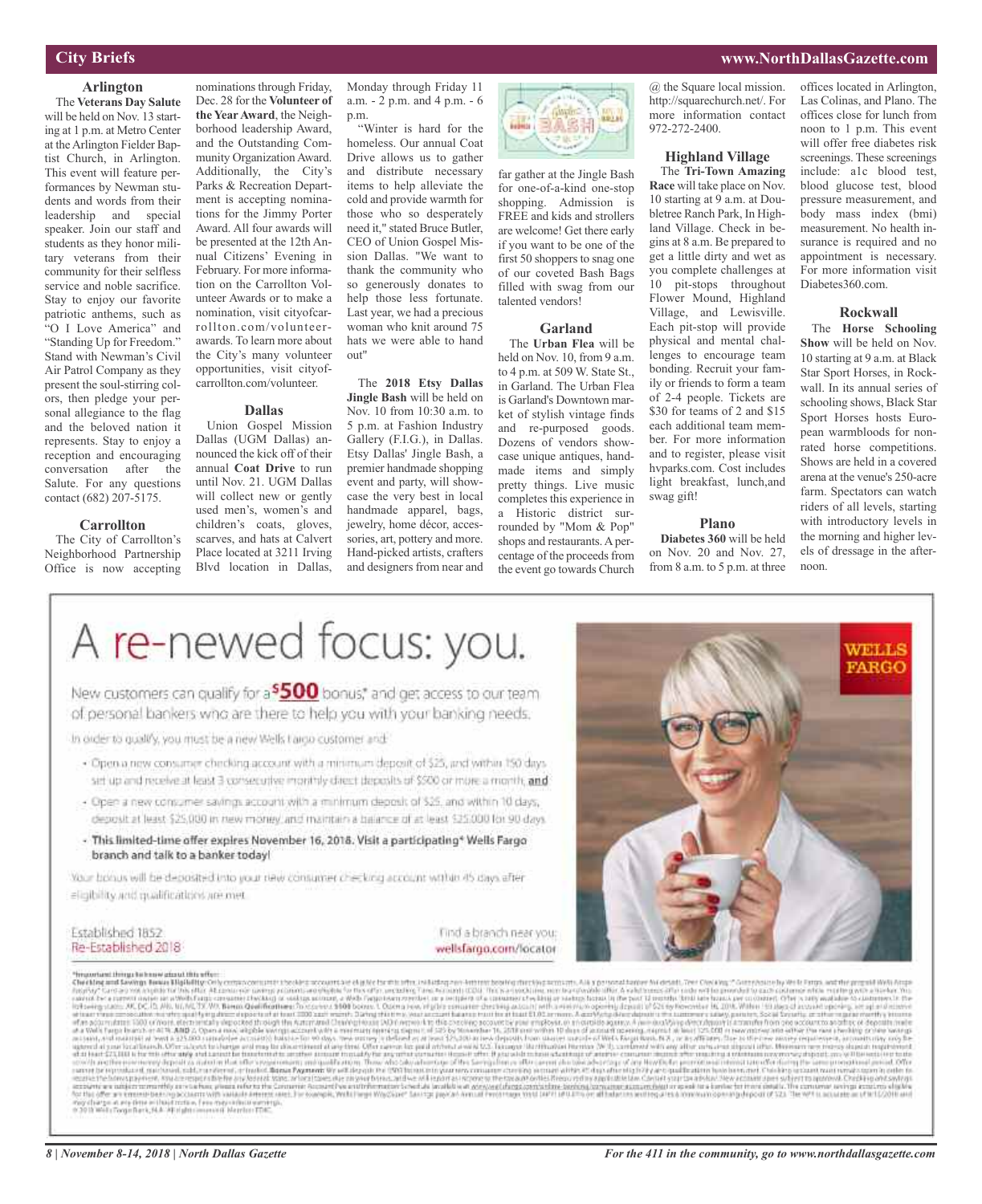#### **www.NorthDallasGazette.com Entertainment**

# **Dallas Cowboys believe they still have hope**

By Dwain Price *NDG* Sports

ARLINGTON – With an excellent chance to inch closer to the mountain top spot in the NFC East, the Dallas Cowboys fell like a rock. A very hard rock.

Coming off a bye week and playing at home on Monday Night Football while having two weeks to prepare to play a below average Tennessee football team, the Cowboys stumbled their way to an embarrassing 28-14 loss to the Titans before a stunned crowd of 90,466 at AT&T Stadium. The loss dropped the Cowboys to 3-5 at the season's midway point and put them two games behind the Washington Redskins (5-3) in the heated race for first place in the NFC East.

Actually, Dallas was in prime position to possibly put the game against the Titans away in the first quarter. The Cowboys were nestled in the red zone three times in the opening quarter, but the only thing they had to show for it was a 4 yard touchdown pass from quarterback Dak Prescott to new wide receiver Amari Cooper.

On the Cowboys' two other first-quarter possessions in the red zone, Brett Maher missed a 38-yard field goal and Prescott inex-



*Dallas Cowboys led by Dak Prescott and Ezekiel Elliott were looking forward to a better season in 2018. So far it is not working out that way (Image via Flickr Keith Ellison CC 2.0)*

pletely upside down.

tion is high.

next week."

at stake.

"No one wants to come out of the bye week or any week with a loss," defensive tackle Tyrone Crawford said. "So the frustra-

"So we've got to go into the lab, see what we did wrong and fix it going into

It was obviously mindboggling to see the Cowboys fall flat with so much

"It's shocking," Crawford said. "We started off fast, we (forced) some turnovers and we were excited." But that excitement was tempered by the fact the Cowboys couldn't seize the

plicably tossed an interception in the end zone. Those pair of missteps gave the Titans new life.

"I think the main thing is we had two no-scores in the red zone," running back Ezekiel Elliott said, while summing up this devastating loss. "It's hard to win a game in the NFL if you have two no-scores (in the red zone).

"We can't leave points on the field. We came out hot, but we didn't finish'

The team that did finish – the Titans – broke loose from a 14-14 tie at intermission by scoring twice in the second half while turning the Cowboys' life com-



*The Coast Guard Honor Guard takes part in "Flags Across America" at Arlington National Cemetery, Arlington, Va. Coast Guard photo by Petty Officer 2nd Class Lisa Ferdinando*



moment, couldn't find the cash in on, got some takeend zone and couldn't put away a Tennessee team that entered the game sporting a three-game losing streak.

"On the defensive side of the ball we don't worry about that," linebacker Jaylon Smith said in reference to the missed scoring opportunities. "All we do is control what we can control, and that's getting turnovers, getting off the field.

"We didn't get off the field on third downs (Monday) and that's something that we prided ourselves on, but we were unsuccessful."

Tennessee was a remarkable 11-of-14 on third down situations and rode that efficiency all the way to the winner's circle.

The Titans staggered the Cowboys' defense with a textbook 15-play, 80-yard drive that consumed nearly nine minutes in the first half to tie the game at 7-7. And Tennessee sealed this one with 4:38 remaining when quarterback Marcus Mariota scrambled nine yards to paydirt to complete an eight-play, 64-yard drive.

"I thought we did some good things in this game, really in all three phases of our team," coach Jason Garrett said. "It was certainly not good enough.

"We had some early opportunities that we didn't aways. Over the course of the game they just did a much better job on third down, they were able to stay on the field repeatedly on third down and some long down-and-distance situations."

The Cowboys' newest wide receiver, Cooper, finished the game with five receptions for 58 yards and that short TD catch. Elliott, meanwhile, was held to 61 yards on 17 carries.

Also, Prescott was 21-of-31 for 243 yards, a pair of touchdowns and that critical interception in the end zone when he threw into doublecoverage while trying to locate Cooper.

"It's just as simple as I tried to force the ball," Prescott said. "They added in guys in my face and I just have to throw the ball out the back of the end zone at that point. I just forced it.

"Our defense got us a turnover there, we're up seven points. I go down there and try to force that ball and give it right back to them. It's a 14-point swing. They go down there and get a touchdown and tie it up. That's the difference right there -- 14 points."

To a man, the Cowboys know they can't keep blowing games if they have designs on winning the NFC East.

"We were in a rhythm early and for whatever reason we couldn't get into that rhythm in the second half," right guard Zack Martin said. "But we're only two games back with eight games to play.

"There's a lot of football left. That's what we've got to focus on. One week at a time and chip away at this thing and we'll have a shot at it."

While that may be true, the Cowboys hit the road to play the defending Super Bowl champion Philadelphia Eagles on Sunday at 7:20 p.m. in a contest that classifies as a must-win game.

"We're not out of it," Elliott said. "We're only two games behind the division.

"We have a lot of ball left. We just got to figure out fast how to get things right."

A trip to the  $lab - as$ Crawford suggested -- just may do the trick.

"I didn't expect to be here with a 3-5 record, so it's very tough," Prescott said. "We've got to do better and it starts with me. It starts with me first all the way.

"I'm very disappointed coming off the bye week cleaning things up. I felt good going into this one, and to come out with this loss and be 3-5 is very disappointing."

## **Veteran's Day celebrations in DFW**

Annually on Nov. 11, America pauses to say thank you to the those who have served the country as a member of one of the armed forces. Several events are planned throughout Dallas Fort-Worth.

#### **Addison**

For a quarter century, Cavanaugh Flight Museum has shared the largest collection of flying historic and

military aircraft in the Southwest with fans of aviation and military history. In celebration of that history, the beloved museum will hold a **25th Anniversary Open House** on Saturday, Nov. 10.

During this special event, North Texas aviation buffs will have the chance to see, touch and even FLY in many of the planes in the unparalleled Cavanaugh collection. Each of Cavanaugh's public hangars will feature open cockpit tours of aircraft, allowing visitors not only to see these unique planes but to climb into them.

The Cavanaugh Flight Museum will offer discounted flights throughout the day in its new Huey and other aircraft. Ground activities include aircraft tours and even a Sherman Tank demo.

Cavanaugh Flight Mu-

seum is located at 4572 Claire Chennault. Tickets are free for Veterans, \$12 for adults and \$6 for kids.

#### **Carrollton**

The City of Carrollton will honor the service and sacrifice of local military members and their families at the annual **Veterans Day Celebration** on Friday, Nov. 9 at the Carrollton

See VETS, Page 10

*NDG Entertainment Ticket Giveaway!!! Visit us on Facebook to win tickets to the the hottest events in Dallas/Fort Worth!!!!*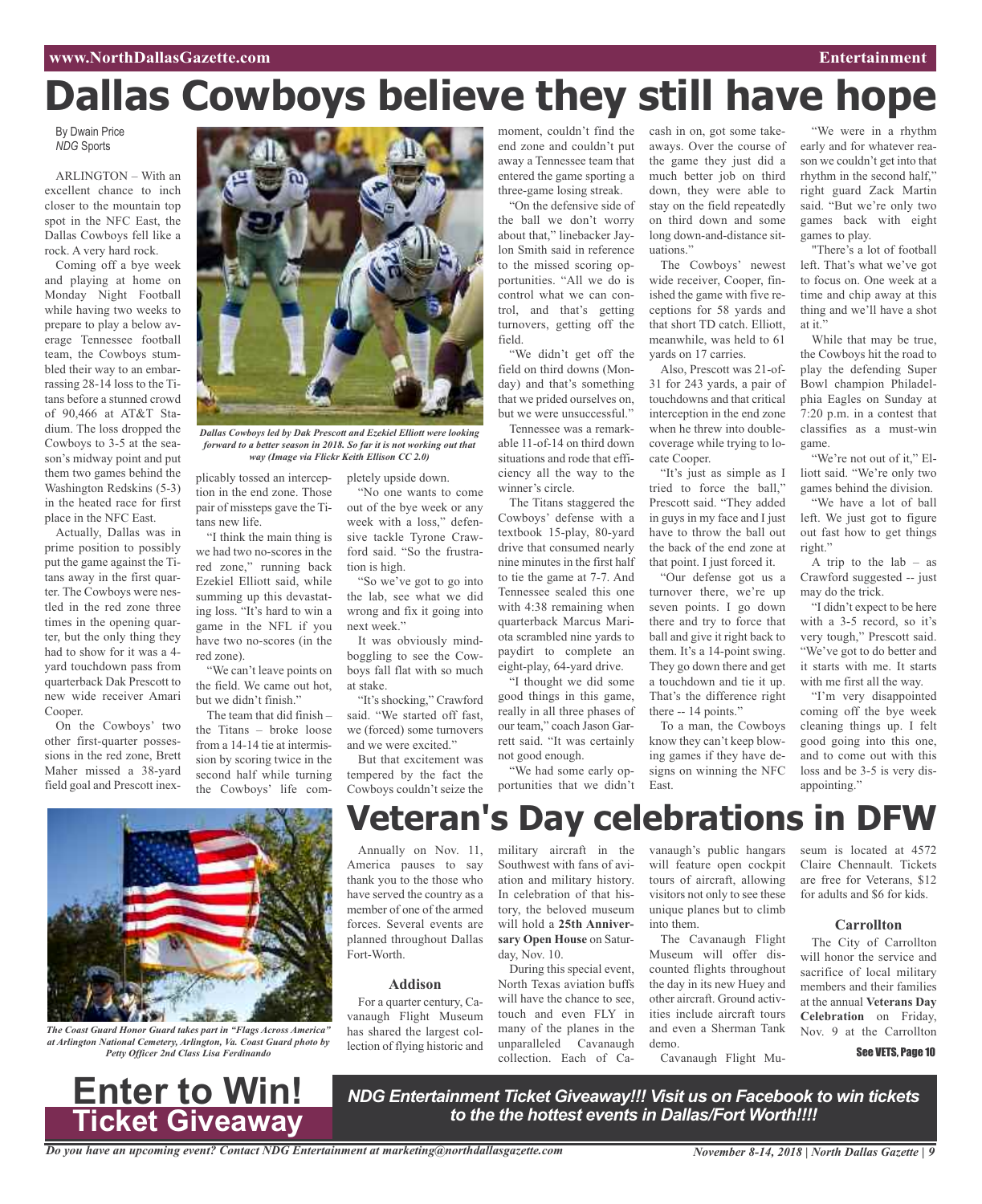## **Busta Rhymes, basketball and more in DFW this week**

*Nair / Unsplash*

By: Tiffany Gilbert *NDG* Entertainment

Seeing how election season is over, it only makes sense to detox from the political noise and have a little fun! Here's what we suggest:

**Busta Rhymes** is performing at Trees in Deep Ellum on Thursday, Nov. 8. at 7 p.m.

Showcasing talent from all over the DFW Metroplex and beyond, **Texas Lottery Live** is a series of free concerts exhibiting the best entertainment representing a wide array of genres. Texas



Lottery Live is hosted on the main stage situated in the heart of Toyota Music Factory on Texas Lottery Plaza. This week's show features DJ Mr. Black and starts at 8 p.m.

Come watch **Oklahoma City Thunder At Dallas**

**Mavericks** showdown on Nov. 10 starting at 8 p.m. at the American Airlines Center. More information can be found at VisitDallas.com.

Watch **Utah Jazz At Dallas Mavericks** face off on Nov. 14, starting at 7:30 p.m. at American Airlines

Center. Come out for a good game and a great time. Tickets can be found at Mavs.com.

Get your holiday fix early by visiting **Holiday At The Arboretum** featuring The 12 Days Of Christmas starting Nov. 14 at the Dallas Arboretum. The 12 Days of Christmas at Night, features 12 elaborate 25-foot-tall Victorian gazebos filled with the charming costumed characters, whimsical animals and winter scenes made famous by the beloved Christmas carol. Visit The Dallas Arboretum website to learn more and purchase tickets.

Come home for the holidays when you check out **Holiday In The Park At Six Flags Over Texas** starting Nov. 16. This will be Six Flags biggest Holiday in The Park celebration in its park's history. There will be thousdands of sparkling lights, Christmas carols, snow hills to slide on, smores, and plenty of holiday treats. To learn more visit the Six Flags Over Texas website.

Eisemann Center Presents Page Turner Adventures' production of **The Magnificent Circus Mystery** on Sunday, Nov. 18 at 2:30

p.m. in the Hill Performance Hall at the Eisemann Center. A steamer trunk, a mysterious book, and a hat belonging to Harry Houdini begin a show filled with magic, juggling, unicycling, and physical comedy. The audience must solve clues, overcome obstacles, and figure out a 90 year-old-secret as they help to create the story from beginning to end. Based on a real character, the kids are empowered to write about people and events in their own lives, while discovering how authors develop story ideas. Tickets and more info at EisemannCenter.com.

## **Ava DuVernay confirms Prince documentary is in the works**

By Stacy M. Brown NNPA Correspondent @StacyBrownMedia

In about three minutes, singer Alicia Keys captured the very essence of the late pop megastar, Prince.

Now, over the course of nearly two or more hours, famed movie maker Ava DuVernay will capture the "Purple Rain" hitmaker's life and career on film. Du-Vernay on Tuesday confirmed that she's been tapped to direct a new documentary on the icon, who died in 2016 at the age of 57.

"Prince was a genius, a joy and a jolt to the senses. He was like no other," Du-Vernay wrote in a Tweet confirming that she's working on the documentary for Netflix.

Senior Center (1720 Keller



"He shattered preconceived notions, smashed boundaries, and shared his heart through his music. The only way I know how to make this film is with love and great care. I'm honored to do so and grateful," she said.

Prince Rogers Nelson

was born on June 7, 1958, in Minneapolis, Minnesota. His early music career saw the release of the albums, "Prince," "Dirty Mind," and "Controversy," which his biography aptly notes drew attention for their fusion of religious and sexual themes. He then released the popular, critical and successful albums "1999," and "Purple Rain," cementing his superstar status with No. 1 hits like "When Doves Cry," and "Let's Go Crazy."

A seven-time Grammy winner, Prince had a prodigious output that included later albums like the seminal "Sign O' the Times," "Diamonds and Pearls," "The Gold Experience,"  $\approx$  and "Musicology."

The latter was released in 2004, the year Prince earned induction into the Rock and Roll Hall of Fame.

"There are many kinds," Alicia Keys said in a threeminute plus induction speech, as she inducted Prince. "But there is only one Prince. There is only one man who is so loud who makes you soft, so

strong he makes you weak, so honest you feel kind of bashful," she continued.

"So bold, he defies you to be subtle and so super bad he makes you feel so super good."

When news of Prince's sudden death in 2016 spread, Outkast's Andre 3000 was among the millions who paid tribute to Prince.

"Back in the day, entertainers were singers, they were dancers, they had great style, they had great personality," he said.

"We've lost a lot of that today, and so when it comes for me to do music, Prince is most definitely one of my greatest inspirations."

DuVernay said she and her production crew have paid regular visits to Paisley

Services Memorial Board in honoring the brave men and women who have served in the U.S. military.

First, there will be a **Veterans Day Tribute** at 11 a.m., Nov. 10 at Veterans Memorial Park in McKinney, 6053 Weiskopf Ave. This event will include a missing man formation flyover, patriotic music and the Five. parading of the colors. The following day, a Sundown Ceremony will be hosted at

5:26 p.m. at Veterans Memorial Park.

The ceremony will include the reading of the names displayed on the Wall of Honor followed by the playing of taps and will last approximately 45 minutes.

**VETS,** continued from Page <sup>9</sup>

treated to lunch and a patriotic concert performed by the New Horizons Band Dallas. Registration for this event is restricted to veterans and a guest, or to widow(er)s of a veteran and a guest. Pre-registration is

required by Monday, November 5. Sign up at the Carrollton Senior Center or call 972-466-4850.

#### **DFW**

This Veterans Day Applebee's Neighborhood Grill & Bar is on a mission to proudly serve **one million free meals to neighbor-**

**hood military heroes**. For the 11th year, Applebee's restaurants nationwide will invite all veterans and active-duty military to visit their local restaurants on Veterans Day to enjoy a complimentary full-size entrée from an exclusive menu. Since 2008, the neighborhood grill and bar has served 8.9 million free meals to veterans and active-duty military on Veterans Day. Veterans and active-duty military will be able to choose their free meal from an exclusive menu of eight delicious and hearty entrees. More info here.

#### **McKinney**

The public is invited to join the City of McKinney and McKinney Armed

*10 | November 8-14, 2018 | North Dallas Gazette*

Park, Prince's iconic home and music studio in preparation for the film, which is expected to include previously unreleased concert, rehearsal and other footage as well as scores of neverbefore-heard music.

While the late singer's estate has agreed to give Du-Vernay full control of the project, reportedly, Prince himself choose her to make the film.

"Before he passed away, Prince reached out to the 'Queen Sugar' creator directly about working together, I've learned," Deadline Hollywood's Dominic Patten and Dino-Ray Ramos wrote in the publication, which also noted that DuVernay is working on a film about the Central Park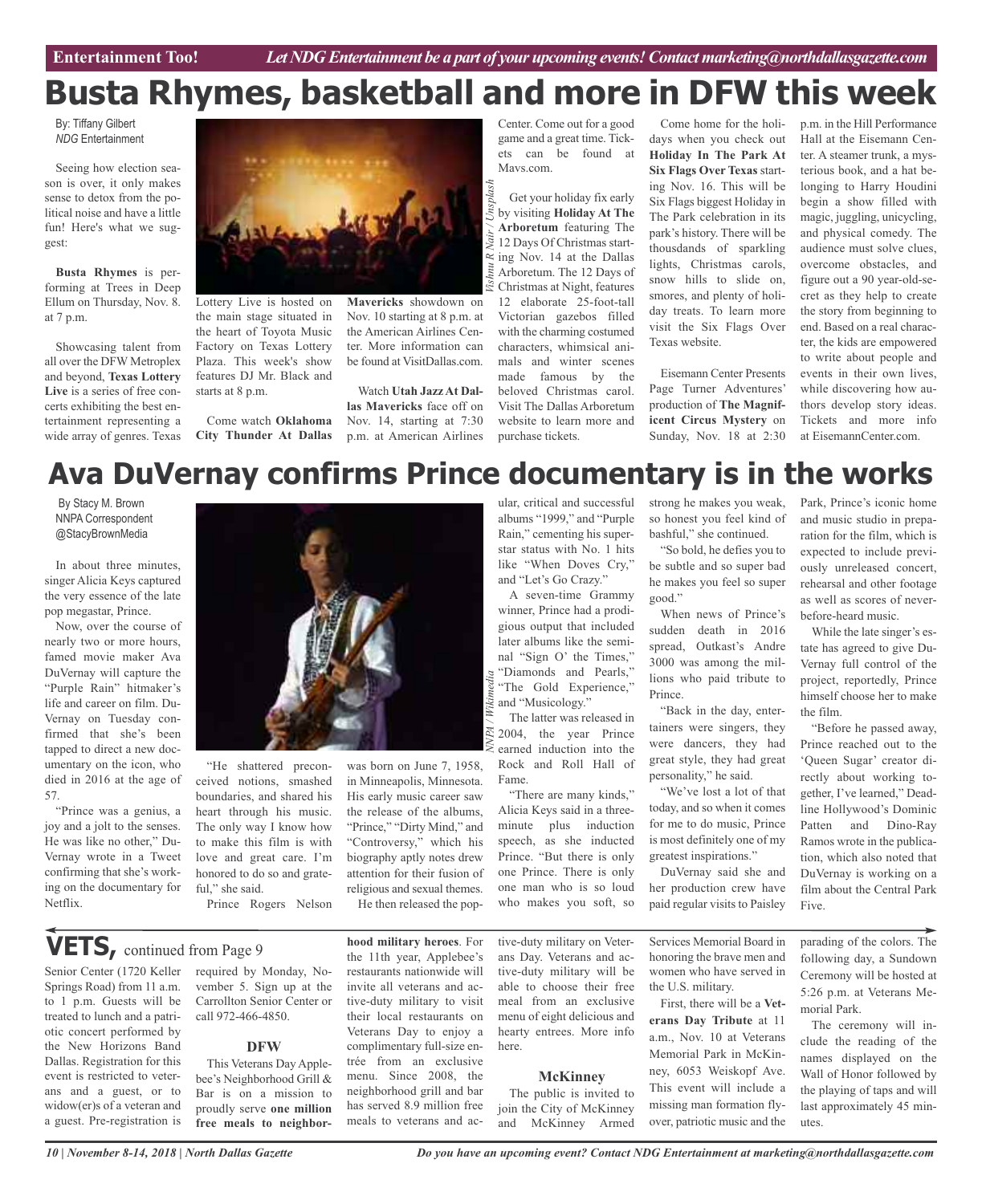## **Debt and rising home costs continue to defer homeownership**

By Charlene Crowell

Do you ever get the feeling that when it comes to news about the nation's economy you're in a different world?

I certainly do. And what's more, I think much of America – especially Black America -- feels the same.

A decade has passed since the housing collapse. In that time, bank profits are back and continue to rise. Despite occasional trading fluctuations, the stock market remains profitable for most investors. Then there's the low rate of unemploy-

ment that is often cited as if economic strides have included nearly everyone.

But unemployment data does not reflect the vast number of people who today are working and earning less, otherwise known as the underemployed.

People who toil at jobs that pay less than in previous years often have a work ethic that is bigger than their paycheck. Even for those who take a second job, the extra and modest earnings seldom free them from hoping they have enough money to make it through each month.

I also think about the

### **VOTE,** continued from Page <sup>1</sup>

Pct. No. 2. Republican J.J. Koch retained the seat by gaining 51.85 percent of the vote to her 44.96 percent. Libertarian candidate Alberto J. Perez garnered 3.19 percent.

Late on Nov. 7, Cannon thanked her supporters and promised to continue to help the community.

"Democrats won big last night and I am happy about that," Cannon started. "Thanks to all who voted, donated, campaigned, block walked and encouraged me to move forward. Many said that it was ridiculous to run but I believed otherwise. We got nearly 45 percent of the vote and maybe next time, if there is a next time, we'll get enough votes to win. Let's see how things work out. In the interim, I'm practicing law and helping out where I can. #Stillinthe struggle."

#### **Dallas County Judge 101st Judicial District**

The Democrats continued to be victorious in sending AfricanAmerican women to serve as judges in Dallas County. Staci Williams, endorsed by NDG, won her second term to serve on the bench of the 101st District Court. She defeated Mike Lee in a cake walk by 64.18 percent to his 35.82 percent. "I am delighted that the citizens of Dallas County have re-elected me to the 101st District Court," Williams shared with NDG by phone the day after her reelection. "I will continue to be fair, community oriented and a servant leader," she added.

**Dallas District Attorney** In one of the many longdebated races in Dallas, Democrat John Creuzot unseated Republican Faith Johnson as Dallas District Attorney. Creuzot took the lead by 20 points most of the night, capturing more than 60 percent of the votes.

He was a Dallas County judge for 21 years and was known for being a reformer. He created a program to help criminal justice reform.

Johnson, who held the position since 2016 when she was appointed by Gov. Greg Abbott to take the previous DA, Susan Hawk place, was mostly known and praised for recently prosecuting a white officer after shooting an unarmed black teenager.

Creuzot on Nov. 7 posted a thank you message to his supporters via his Facebook page.

"Last night our campaign earned 60 percent of the vote to win the race for Dallas County District Attorney. I am so grateful to the voters of Dallas County for supporting my campaign, and I will enter my new role with seriousness and dedication. Soon the work will begin as we work on our mission to bring real criminal justice reform to Dallas County. I am ready to serve and make a real difference. This victory

is about you and changing the way our system works so that it is fairer and more transparent. Excited to get started!"State Representative District 105

families who sacrificed retirement or building savings to give their children a college education. Both new college graduates, their parents and sometimes grandparents are startled at the amount of debt they share and how long it will take to

Whatever happened to the American Dream of owning a home and giving your children a better life than you experienced as a child? Is this 'dream' being deferred or denied?

The stark reality is that between the rising cost of college and the equally rising costs of homeowner-

fully repay it.

Although Democrats were able to retake the U.S. House of Representatives, in Texas the State House will remain a solid red on both sides. However, the Democrats did have several victories locally including Terry Meza, a native of Irving, defeating her former opponent Rodney Anderson. She is the new representative for District 105 following a decisive victory of 54.7 percent to his 45.3. Her campaign strategy included a direct outreach effort to the Muslim community, with Irving being one of the most diverse cities in the country, Meza believed in making sure all voices felt heard. **State Representative**

#### **District 115**

Republican Matt Rinaldi discovered that not only did voters not forget his antics of calling ICE on Latino protesters, but they apparently did not support the move. He was handily defeated by Julie Johnson to represent District 115. Johnson received 56.73 percent of the votes to Rinaldi's 43.27 percent.

An delighted Johnson thanked her supporters via Facebook on Election Night. "We did it!

After twelve months of giving it everything we had, tonight we won a seat in North Texas that has been

ship, much of the country that works for a living is in a financial catch-22.

This contention is borne out by an updated consumer survey that annually measures profiles of both home buyers and sellers. Each year, the National Association of Realtors (NAR) surveys consumers who purchased a primary home in the past year. For 2018, NAR used a 129-question survey of consumers who purchased a home between July 2017 and June 2018.

Summarizing results, NAR concluded that current housing trends are affected by "mounting student debt

held by Republicans for over 40 years! We pushed the reset button in District 115 and affirmed what most of us have known for some time-- Texans want their leaders to put people over politics." **U.S. Senate** In Texas, the focal point of Democratic hopes rested in the campaign of Beto O'Rourke against incumbent Republican Ted Cruz. With polls bouncing around leading up to the election there was plenty of room for optimism. Indeed, as the first few percentages of precinct reports began being reported, media scoreboards showed Beto in the lead by more than 150,000 votes at one point. But as rural county totals started trickling in, Cruz regained the lead and built on it. Dallas County went to O'Rourke by 66 percent, as did most large metropolitan areas. However, in the end, Cruz retained the seat, winning by a margin of 51-48. "This team, of which we are all members, in some way, it's going to stay together," O'Rourke said. "It's going to continue to aspire to do great things. Now it may be in individual races in individual communities. It may have nothing to do with politics, but just each of us, and sometimes together, finding how we make life better for one another in our communities, or in this state, or in this country. There are so many great candidates who are going to come out of this campaign whose work I

balances", along with rising interest rates, higher home prices and larger down payments.

"With the lower end of the housing market – smaller, moderately priced homes – seeing the worst of the inventory shortage, first-time home buyers who want to enter the market are having difficulty finding a home they can afford," said NAR Chief Economist Lawrence Yun. "Homes were selling in a median of three weeks and multiple offers were a common occurrence, further pushing up home prices." Despite the financial hurdles noted by the NAR survey, there was a single glimmer of encouraging news. For the second year in a row, single female buyers are successfully pursuing their own American Dream. While married couples comprise 63 percent of home buyers, single females represent 18 percent, purchasing homes at a median price of \$189,000.

But for the rest of the home buying market, NAR found that the past year meant a median home purchase price of \$250,000 required a median household

#### See HOME, Page 12

look forward to supporting, and following, and cheering

#### **U.S. House of Representatives, Texas District 32**

on."

There certainly was an isolated Blue Wave that crashed onto the shores of Texas' 32nd District in the U.S. House of Representatives. Democrat ColinAllred chalked up a convincing win over long-time incumbent Republican Pete Sessions in a district which was thought by many to be safely in GOP hands. Late campaign season polls indicated Sessions was in trouble, and on election night Allred took the win with a 52-46 margin.

"If there is any national

lesson to take from this race; it's that we can work together, that you don't have to run in a district that is built for you, that you can run in the place that means something to you, that if you run on the right things, if you campaign on positive messaging about what you're for instead of just what you're against, that if you lean into hope instead of fear, that you can win," Allred said. "The most patriotic emotion in our country is hope. Hope has taken us from a collection of colonies to the most powerful country in the history of the world. It has built a democracy that is the envy of the world, but we have some work to do in restoring it."



#### *For the 411 in the community, go to www.northdallasgazette.com*

*November 8-14, 2018 | North Dallas Gazette |11*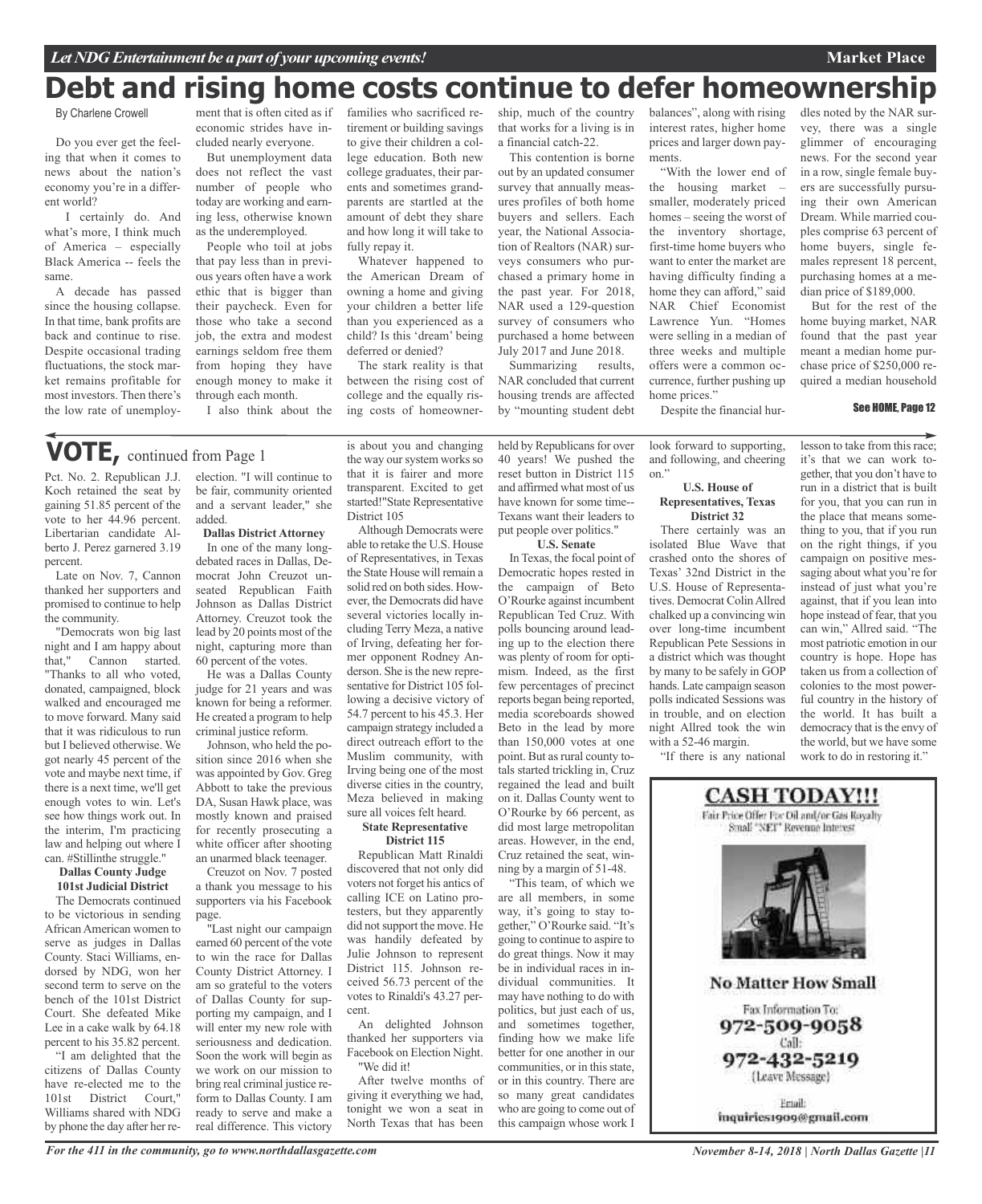## **Freed's Furniture turns out lights on 80-year family business**

Freed.

After four generations, family-owned Freed's Furniture is going out of business with the retirement of owner Howard Freed, and the retailer will liquidate inventory from its two stores and distribution center.

The 80-year-old familyowned and operated furniture retailer that has served the Dallas-Fort Worth Metroplex will sell off its entire inventory beginning

Nov. 8 at each of its locations: in Dallas at 4355 LBJ Freeway at Midway Road; and in Plano at 600 West 15th Street at Central Expressway.

The going-out-of-business sale offers drastic price reductions on contemporary, transitional and traditional furniture for every room in your home – living room, dining room, bedroom. home office, home theater,

and youth furniture, plus over \$1 million in home accessories.

"It has been our honor and our pleasure to serve our customers for four generations, and we hope to see you during our going-out-ofbusiness sale to thank you for allowing Freed's to be a part of your home, your parent's home and even your grandparent's home," said owners Debbie and Howard

Freed's Furniture was founded in 1938 by Howard's grandfather, Dave Freed, a Russian immigrant and cabinet builder by trade. The company was first known as National Furniture Supply because that was the name on the building Dave leased on Deep Ellum in 1938, and he could not afford to replace it. Dave, and his wife, Eva, had four chil-

dren, Bernard, Pearl, Joe and Sol, who (along with Pearl's husband, Aaron Klausner) all joined their parents in the furniture business and eventually changed the name to Freed Furniture Company, Inc.

Most of the grandchildren worked in the family business through the years, but it was Joe and Eileen's son, Howard, along with his wife, Debbie, who took over and

"We want children to see books and reading as something that's fun," Dr. Rodriguez said. "Our pediatric patients view the books as a reward for visiting the doctor, which can sometimes be a frightening experience for

PARKLAND, continued from Page 5

Dr. Rodriguez said Reach Out and Read is now a routine part of pediatric visits at Parkland COPCs and when the books aren't there, patients notice. "Not so long ago we had a child come in for a checkup, but the doctor who saw him forgot to give him a book.Afew days later, the child returned for a sick visit. As soon as I walked into the room he told me, 'I was here the

re-invented the company in 1991 with the slogan "You Can Afford Your Dreams," which has represented the vision of the family business for nearly 30 years.

Debbie and Howard's son, Clay Freed, joined the company in 2005 and represents the fourth generation of the family business. With the store's closing, Clay will follow his passion and pursue a career in real estate.

## **COSTS,** continued from Page <sup>4</sup>

Understand Your Options: More than three-quarters(77 percent) of people with health benefits say they are prepared for open enrollment, while 20 percent consider themselves unprepared, according to a UnitedHealthcare survey. However, some people don't devote much time to researching their options: 42 percent of survey respondents said they devote less than one hour to the open enrollment process. To help people improve their health literacy, there are public resources such as JustPlainClear.com, which provides definitions for thousands of healthcare terms that are important to understand to help people

maximize the value of their benefits.

Walk Your Way to Improved Health and Savings: Agrowing number of people are using wearables to more accurately understand their daily activity levels, while an estimated 35 percent of employers now integrate this technology into their wellbeing programs. As these devices become more common, there may be opportunities for people to develop healthier habits and earn financial rewards. For instance, some wearable device programs may enable people to earn more than \$1,000 per year by meeting certain daily walking goals. Likewise, websites such as

achievemint.com enable people to earn cash rewards for walking.

Select the Setting for Care: There are many different care settings to consider depending on the nature or severity of an illness or injury, including the emergency room, urgent care, primary care, virtual visits and convenience care clinics. Visits to the emergency room – while necessary for people who experience a significant or serious medical issue such as persistent chest pains, broken bones and head or eye injuries – can cost patients up to 10 times more than a visit to urgent care or other care settings, so comparing where to go for care could save \$1,500 or more per treatment. Public websites provide people with information to help compare care options based on specific needs.

Learn to Comparison Shop: More than one-third (36 percent) of Americans say they have used the internet or mobile apps during the last year to comparison shop for health care, up from 14 percent in 2012, according to the United-Healthcare survey. Health care quality and cost varies widely within a city or neighborhood, so comparison shopping may yield lower out-of-pocket medical costs.

*Scott Flannery isthe CEO of UnitedHealthcare Texas and Oklahoma*

> *Charlene Crowell is the Center for Responsible Lending's Communications*

other day, but I didn't get a book.' I immediately told him not to worry and we got him his book," Dr. Rodriguez laughed.

Flores said he appreciates the program and the staff at Parkland for caring for his family, beyond their medical needs. "Our goal as a family is to become fully bilingual. The books and the support from Parkland are helping us achieve our goal."

For more information about Reach Out and Read, please visit www.reachoutandreadtexas.org. For more information on services at Parkland, please visit www.parklandhospital.com.

*Deputy Director. She can be*

them."

*reached at Charlene.crowell@responsiblelending.org.*

**TISEO PAVING COMPANY** 419 E. Hwy. 80, Mesquite, TX 75150

Tel: (972) 289-0723 Fax (972) 216-5637 www.tiseopaving.com

Performing Concrete Street Paving in the Metroplex Area We Accept Subcontracting Bids For All Public Works Projects in the Dallas Area. We Are Accepting Applications for Con-

crete Mixer Drivers and Heavy Equip-

ment Mechanics

**Equal Opportunity Employer** 

## **HOME,** continued from Page <sup>11</sup>

income of \$91,600 for a successful mortgage application. Additionally, the nation's median home down payment now is 13 percent, or \$32,500 for that \$250,000 priced home.

How long does it take for families to amass \$32,000 for a home down payment? Longer than most families would want to wait, I'm certain. According to new research by the Urban Institute, median wealth for Black parents is \$14,400 compared to white parents at \$215,000, and \$35,000 for Hispanic parents.

"As the NAR report shows, the share of firsttime homebuyers continues to lag far behind historical norms," commented Mark Lindblad, a Senior Researcher with the Center for Responsible Lending (CRL). "Efforts should be directed toward pairing low-down payments with affordable and responsible mortgage products so that low-income households and borrowers of color have equal access to the opportunities that come from owning a home of one's own."

Lisa Rice, President and CEO of the National Fair Housing Alliance shared a similar view to that of Lindblad.

"The NAR's survey underscores the persistent difficulty under-served communities face when trying to purchase housing," said Rice. "With a median purchase price of \$250,000 and down payment of \$32,500,

homeownership remains out of reach for far too many and this exacerbates stress on rental housing prices."

The most recent figures from the Census Bureau report that nation's 64.4 percent homeownership rate in the third quarter of 2018 was not statistically different from that of 2017 when it tallied 63.9 percent. Geographically, homeownership in the Northeast, Midwest and South remained the most stagnant.

In stark contrast, the financial outlook for the 64 percent of Americans who already own a home brought a hefty median equity gain of \$55,000 when they sold their residence over the past year. Additionally, after selling their

homes, 44 percent traded up to a large home. In other words, if you can

find a way to become a homeowner, the costs incurred will likely be outweighed by the economic gains.

But making that important financial transition from renter to homeowner will become harder as mortgage interest rates climb from the historic lows of recent years. Additionally, should home inventories remain low, the likelihood of 'supply and demand' economics will keep driving prices higher as well.

"Now more than ever," added Rice, "we need radical policies that will spur the development of affordable housing in all communities."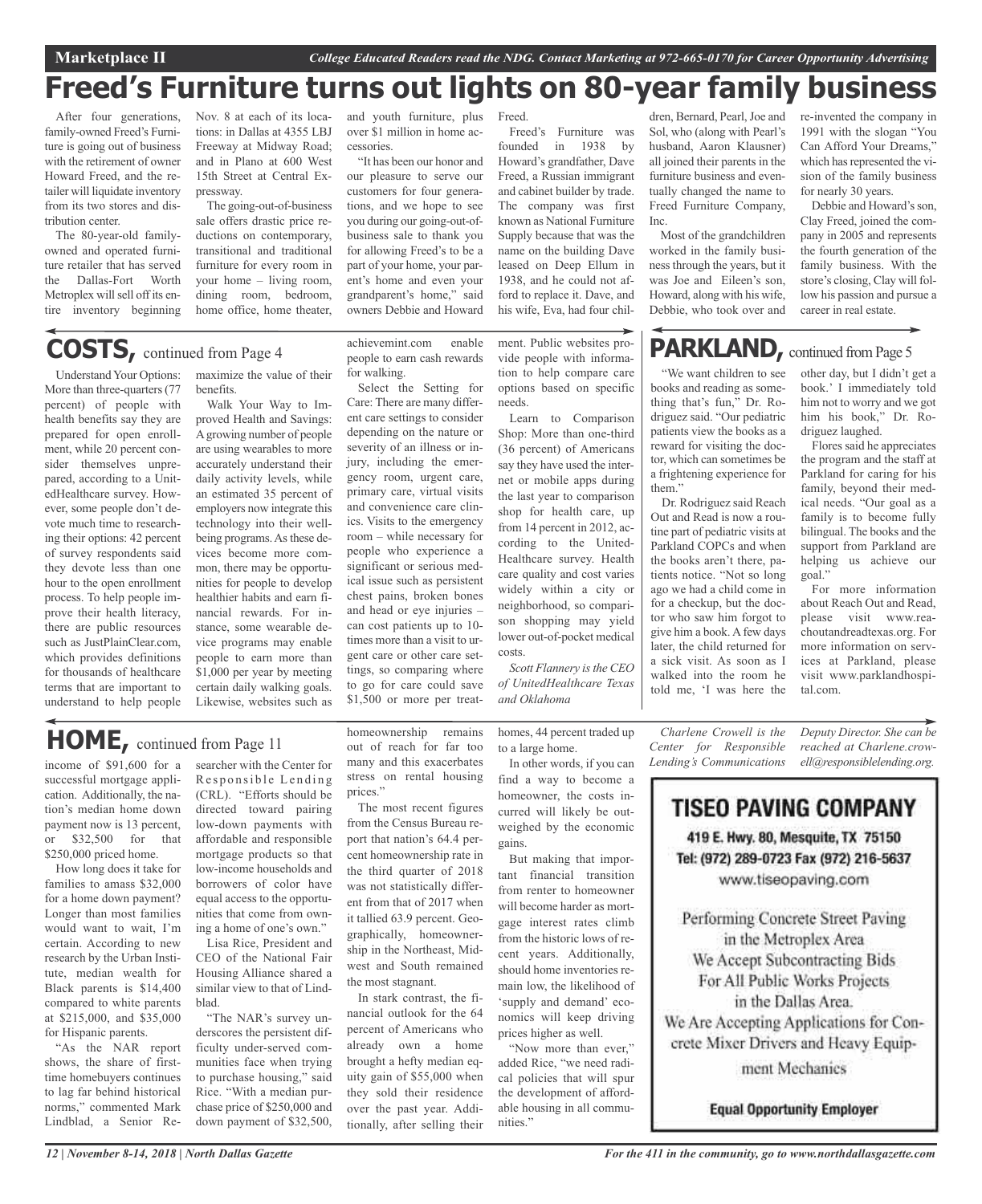## **Upcoming DFW area job fairs**

#### **Nov. 12 Warehouse - General Labor - Job Fair**

The Warehouse - General Labor - Job Fair will be held on Nov. 12 from 9 a.m. to 1 p.m. at 2100 North Highway 360, Suite #102, in Grand Prairie. You will need to visit their office and fill out an application taking only 15 minutes. They will then evaluate your skills, match you to a position and schedule a time for you to return to their office with two forms of ID for an orientation. They will be looking for the following positions: order selectors, ride on electric pallet jack, loaders/unloaders, forklift operators, reach truck operators, shipping/receiving clerks, inventory control, office clerical, kitchen staff, and custodial.

Full-time and seasonal positions are available. For more information, you can contact the office at (972)426-8005.

#### **Nov. 13 Verizon Wireless - Corporate Hiring Event**

The Verizon Wireless - Corporate Hiring Event will take place on Nov. 13 from 11 a.m. to 2 p.m. and 5 p.m. to 7 p.m. at Verizon Wireless Corporate Office, in Irving. They will be searching for a business customer service representative for a full-time position. Requirements: customer service, sales, excel experience, reviewing and analyzing reports, and project management.

Please plan on spending 30 min at the event. Please bring your resume with you to the event. Completing the online application prior to the event is strongly encouraged and will speed up the process. Please bring your resume with you to the event. Please note, interviews will be held after the event. Be sure to dress business casual.



#### **Nov. 13 Hiring Event Dallas Love Field Airport**

The Hiring Event Dallas Love Field Airport will be held on Nov. 13, from 10 a.m. to 4 p.m. at 8001 Lemmon Ave, in Dallas. They will be looking for a full time line service technicians (Airplane Fuelers). As a Line Service Technician, you will provide ground support to arriving and departing aircraft and customer service for crew members and their passengers. \$1500 sign on bonus(conditions apply), positions immediately available, must have a current driver''s license and willing to submit drug screen and background check. Must apply online:

www.signatureflight.com/e mployment. For more information and to apply visit www.weflyjobs.com.



Dallas Job Fair will be held on Dec. 5 from 11 a.m. to 2 p.m. at Doubletree by Hilton Dallas-Market, in Dallas. Whether you are a seasoned executive-level professional, just beginning your career, or anywhere in between, our events can connect you with as many valuable employer contacts in three hours as you would make in weeks of job searching on your own. Hiring managers will be onsite and ready to offer first and second interviews to qualified candidates. We recommend that you: - Arrive at the career fair no later than 11am - Wear business professional attire - Bring at least 10-15 copies of your updated resume - Display an engaging and motivated

attitude PLEASE NOTE: the event in order to meet

You must actually attend directly with hiring man-

agers and to be considered for their positions.



## Procurement **Services**

**Ed Bell**

Sealed proposal for RFP CY-205422 Comprehensive Marketing Services Closing date is November 27, 2018

Sealed Proposal for RFP RV-205420 Pumps & Sewage Ejectors Closing Date is November 28, 2018

Sealed proposal for RFP JB-205423 Special Education Support and Services Closing Date is November 28, 2018

The Procurement Services' function is centralized and works together to provide procurement and contract administration services in support of the Dallas ISD educational goals. While working with every organization in this District of approximately 160,000 students in over 230 schools and supporting campuses, it is our goal to provide goods and services at the best value, in accordance with the purchasing policies of the District, the State and Federal guidelines.

**Location & Business Hours:** Our address is 9400 North Central Expressway, Suite 1510, Dallas, TX 75231. Our normal office hours are from 8:00 a.m. to 4:30 p.m. - Monday thru Friday.



#### *For the 411 in the community, go to www.northdallasgazette.com*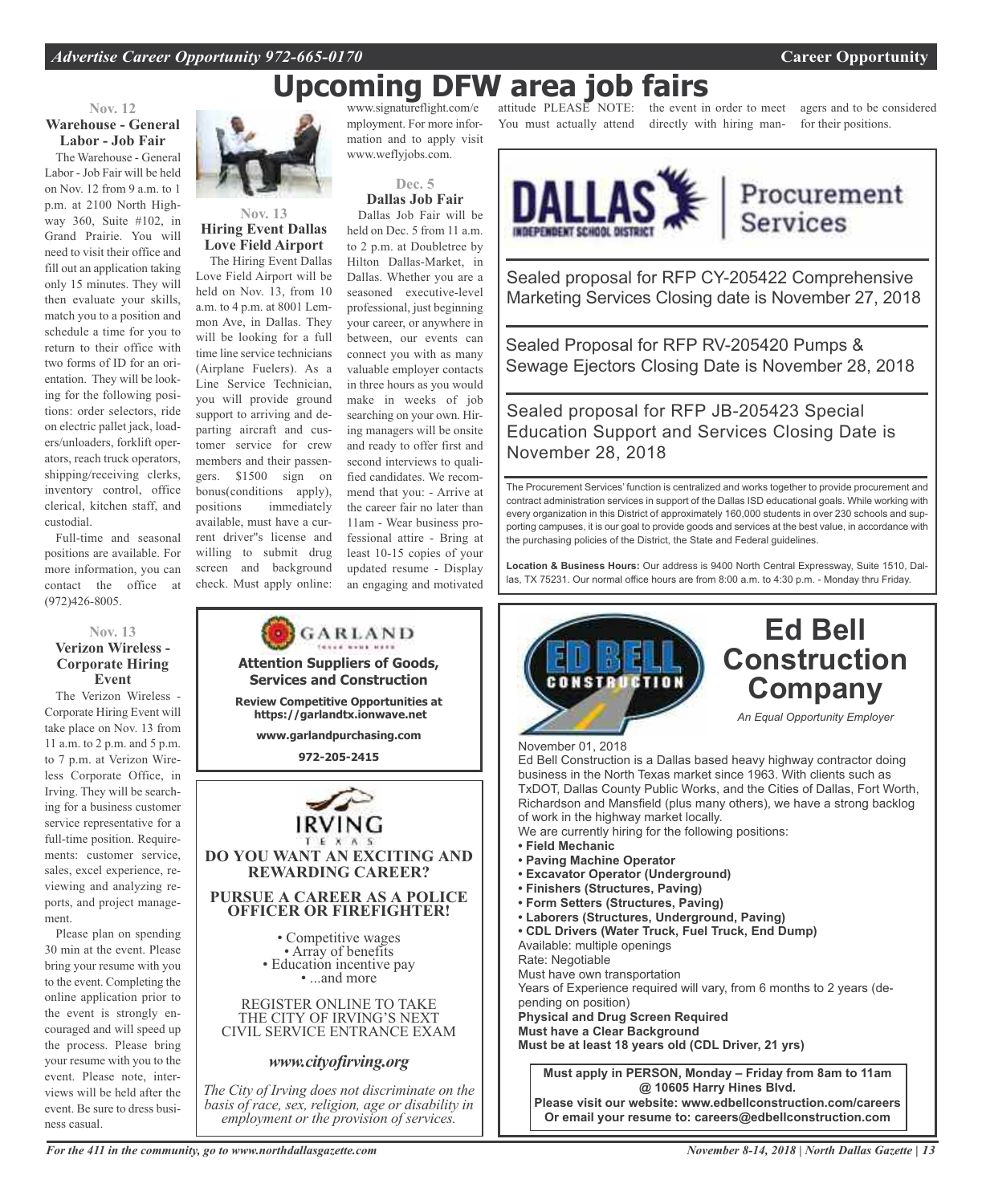#### **Church Happenings www.NorthDallasGazette.com**

#### **BETHEL BIBLE FELLOWSHIP,**

**CARROLLTON (A PLACE TO BELONG)**

*NOTICE: Pastor Woodson serves the community by providing "Professional Therapy and Counseling Services" on a "Sliding Fee" scale. To schedule an appointment call the Pastoral Counseling Center at 972-526-4525 or email the church at www.bethelbiblefelloswhip.org*

Discover Hope and Help for daily living; and, you don't have to be a member to come. The Connect-2-Reflect (C2R) meetings are held in comfortable and relaxed homes, one in Carrollton and one in Plano, refreshments are served. Call the church for details.

**November 11, 9:45 a.m.** As we worship in our newly renovated Sanctuary, please join us in our quiet time, "Prayer and Meditation" at 9:45 am followed by Morning Worship. You will be blessed and inspired, as we celebrate service to God, our community and all mankind.

**November 14, 7 p.m.**

Join us in Wednesday's Prayer and Bible Study Class with Senior Pastor Woodson, Pastor Larry Gardner, and others conducting a new book study with "Boundaries" when to say yes or how to say no by Dr. Henry Cloud and Dr. John Townsend, with supporting chapters and verses. Spiritual maturity is God's desire for you; it's Time to Grow in the Word of God.

Dr. Terrance Woodson, Senior Pastor 1944 E. Hebron Parkway Carrollton, TX 75007 972-492-4300 www.bethelbiblefellowship.org

**FELLOWSHIP CHRISTIAN CENTER CHURCH IN ALLEN "THE SHIP"**

 $\mathcal{L}_\text{max}$  , which is a set of the set of the set of the set of the set of the set of the set of the set of the set of the set of the set of the set of the set of the set of the set of the set of the set of the set of

**November 11, a.m.** Join us in our Sunday Morning Services as we praise and worship God in the Joycie Turner Fellowship Hall, followed by our Worship Services; and bring someone with you, you will be blessed. It's for God's glory and honor.

#### **November 14**

Join us in our Wednesday's 12 Noon-Day Live, Prayer and Bible Study class and/or our Wednesday Night Live, Prayer and Bible Study at 7 p.m. to learn more about God's Word. Be encouraged by God's plan for your maturity and His glory; and most of all; be prepared to grow.

Dr. W. L. Stafford, Sr., Ed. D. Senior Pastor 2450 K Avenue #300 Plano, TX 75074 972-379-3287 www.theship3c.org  $\overline{\phantom{a}}$  , and the set of the set of the set of the set of the set of the set of the set of the set of the set of the set of the set of the set of the set of the set of the set of the set of the set of the set of the s

#### **INSPIRING BODY OF CHRIST CHURCH, Let's Go Fishing! MATTHEW 4:19**

**November 9, 7 p.m.** All men are invited to Men's Ministry meeting each Friday night at 7 p.m.,

(IBOC promotes proactive male leadership.)

**November 11, 10 a.m.** Don't forget to invite family and friends to join us for our Morning Service as we celebrate our Lord and Savior, Jesus Christ.

**November 12, 7 p.m.** You are invited to Monday School to see what God has to say to us.

Pastor Rickie Rush 7701 S Westmoreland Road Dallas, TX 75237 972-372-4262 www.Ibocchurch.org  $\mathcal{L}$  , and the set of the set of the set of the set of the set of the set of the set of the set of the set of the set of the set of the set of the set of the set of the set of the set of the set of the set of the set

#### **MT. OLIVE CHURCH OF PLANO (MOCOP) (Uniting the Body of Christ Among Nations)**

**November 11, 10 a.m.** Join us for Morning Worship Service as we praise and worship God for His Honor and His glory. Don't forget to comeback at 7 p.m. for our Brazilian Church.

**November 14, 7 p.m.** You're invited to our Wednesday's Bible Study class; you will learn what God has to say to us. Come to be encouraged by God's plan for your spiritual growth and His glory.

Dr. Sam Fenceroy, PhD Senior Pastor and Pastor Gloria Fenceroy 300 Chisholm Place Plano, TX 75075 972-633-5511 www.mocop.org

**SHILOH MBC IN PLANO (WHERE COMMUNITY BECOMES FAMILY)**

 $\mathcal{L}_\text{max}$  , which is a set of the set of the set of the set of the set of the set of the set of the set of the set of the set of the set of the set of the set of the set of the set of the set of the set of the set of

Come and connect to God



### Kedra A. Flowers CPA PC www.IRSsafe.com

### **Cemetary Space Broker will make you offer on your cemetery plot**



• Inherited plot and can't sell it? • Bought plot years ago and your plans have changed? • Singles space or Side by Side spaces is okay. We will make you a "cash offer" on your cemetery plot today! If you get voice mail-leave message phone number and information on cemetery space. We will get back to you

**Call Us Today!!!!!!!! 972.432.5219**

through Shiloh; grow in Christ through the study of God's Word; and Serve God through service to each other and to the world. John 12:26.

**November 11, 10 a.m.** You are invited to our 134th Church Anniversary. There will be only one combined

See CHURCH, Page 15

### **Paid Internship opportunity for writers, college students in the Dallas Area**

The *North Dallas Gazette* has an internship

position available. The goal is to provide students and aspiring writers an opportunity to gain published clips, experience and professional feedback. The position is for up



to 20 hours a week at \$8.00 per hour. Appli-

cants must have reliable transportation.

**Send resume and writing samples to: businessoffice@northdallasgazette.com**

NDG now has a "Special Advertising Package" for churches and non-profit organizations that need to let the community know about your Special Event.

#### Opportunity You Can Measure...

#### **Church Events**

- Church Anniversary
- Pastor's Anniversary
- Women's Day
- Men's Day

#### **Non-Profit Org. Events**

- Fundraisers
- (Concerts)
- Special Events
- (Personal or Community)

### Special Rate \$199

(Black & White, per insertion) Ad size - 4.905"x 6"(Quarter Page, B&W) (NOTE: Color Ad \$75 extra per inserion) Production disclaimer - NDG ad meake-ready is not included in promotion. Layout/production of "copy ready"ad will be a nominal extra cost. E-mail ad copy to: Marketing@NorthDallasGazette.com or call our Marketing Department today!

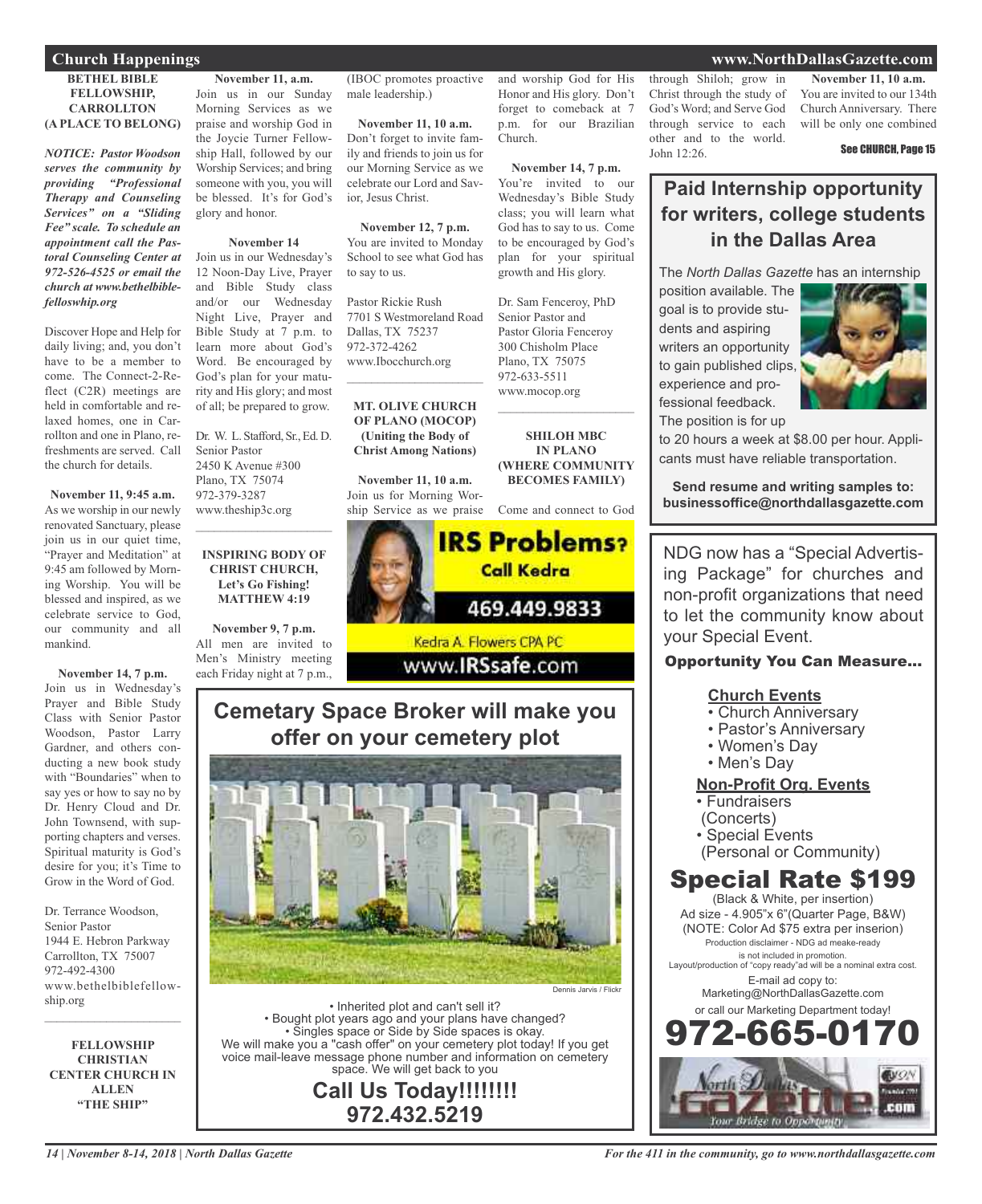

*Send email to: businessoffice@ northdallasgazette.com to sign up for Sister Tarpley's weekly electronic newsletter.*

. . . "I will not sacrifice to the Lord my God burnt offerings that cost me nothing." - 2 Samuel 24:24

A story is told of a young Christian man named George who was having lunch with an older man named James who had a certain amount of notoriety in his life. After the men spent some time getting to know each other, James asked George, "How can I help you?" Those words surprised George who said that it was coming from a man who obviously already had many requirements on his time. George's first thought was that he was impressed with James. George's next thought was to wonder whether it was a genuine offer or just an effort to impress him with James' humility and Christian piety. David discovered that James was sincere.

This encounter reminded George that each of us must be willing to give to others without a motive to get anything in return.

It is simply an act of serving others. Jesus said that we must consider others more important than ourselves. When is the last time you did something for an-



Our church ministries offer opportunities for motivation and growth; join us and see. Be blessed of the Lord.

Dr. Isaiah Joshua, Jr. Senior Pastor 920 E. 14th Street Plano, TX 75074 972-423-6695 www.smbcplano.org

other without a motive of getting anything in return? When King David came to offer a sacrifice and pray for the removal of a plague on Israel, he was given the opportunity to make the sacrifice without the cost of purchasing the sacrificial animals. But King David replied to Araunah, "No, I insist on paying you for it. I will not sacrifice to the Lord my God burnt offerings that cost me nothing." So King David bought the threshing floor and the oxen and paid fifty shekels of silver for them. King David built an altar to the Lord there and sacrificed burnt offerings and fellowship offerings. Then the Lord answered his prayer in behalf of the land and the plague on Israel was stopped (2 Samuel 24:24-

25). King David, understanding the principle of giving, he said that he could not offer anything to God that did not cost him something.

Otherwise, it was not a sacrificial gift. When wasthe last time you sacrificed for another with no expectation of getting anything in return? We can all give something to others, such as our time, our money, or our expertise. This is real Christianity that models the Spirit of Christ. The

next time you meet with someone, why not consider how you might be a blessing to that person. Why not ask, "How can I help you?"

Tell God His name is to be hallowed. Tell Him that you know that He is all-knowing, all-seeing, and all-powerful. Praise Him for His magnificence. Ask Him to help you, every adult and even teenager's be the witnesses that you should be. There are young people that are watching us. They look up to us. They imitate us. They learn from us. Pray that all we do and say is honorable, good, true and pure. This

day pray that our hearts, minds, eyes, hands, mouths, feet all do things that are pleasing to God and good examples for the young people, it's our responsibility. Don't forget to thank God for His inspiration and guidance in the precious Name of Jesus.



**Sacrificing at a cost**

*My last link to the past, only three of 17 children of James and Maggie Smith Baker are still here for our family to enjoy, (L to R): Aunt Willie Mae Baker Thomas, Aunt Elnora (Toby) Baker Childs and Uncle Charlie Baker as our family celebrated Aunt Toby's 100th birthday, November 2, 2018 in Mexia, Texas*







*November 8-14, 2018 | North Dallas Gazette | 15*